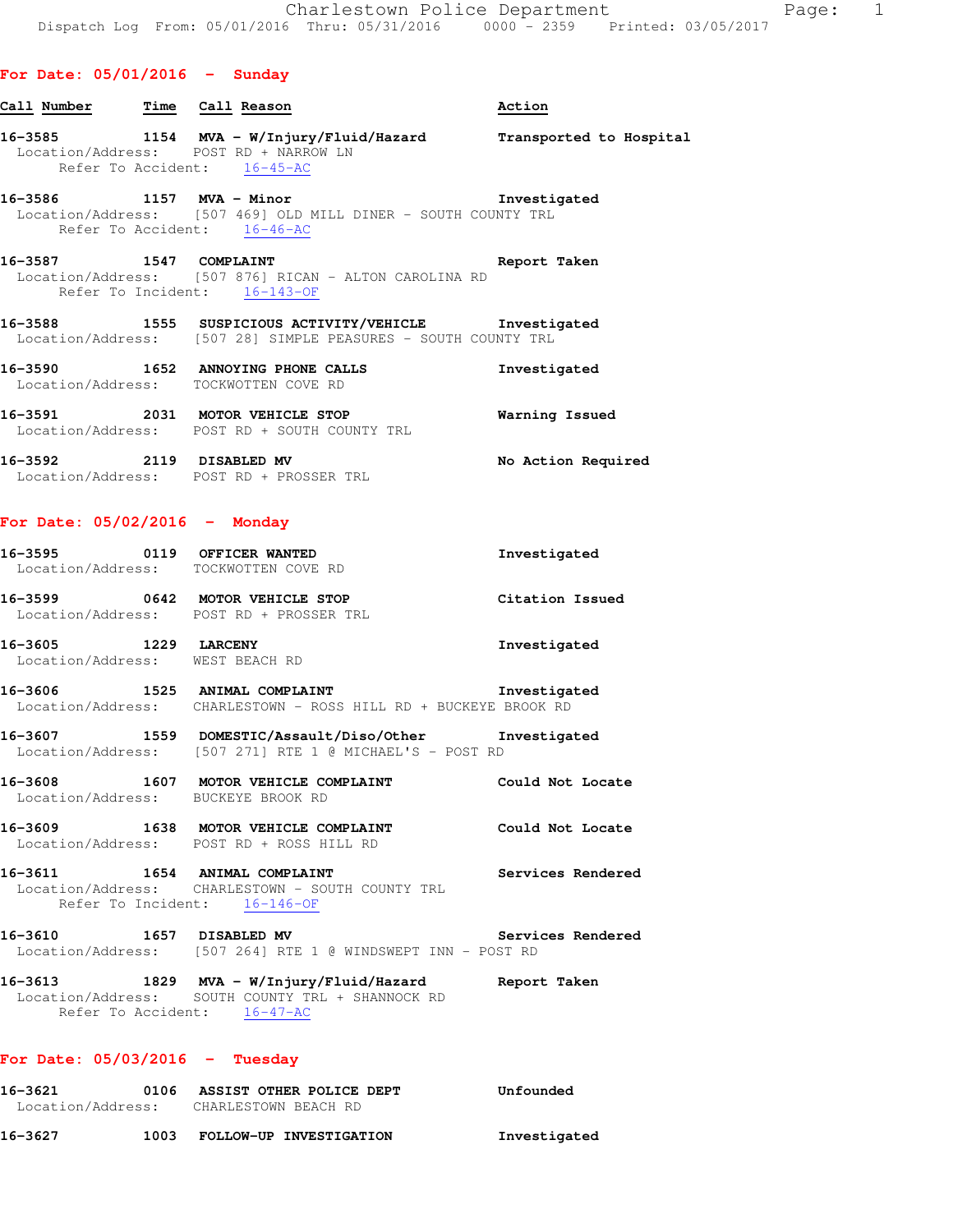Location/Address: [507 642] CHARLESTOWN POLICE DEPARTMENT - OLD POST RD Refer To Incident: 16-145-OF

**16-3631 1457 ANIMAL COMPLAINT Investigated**  Location/Address: CHARLESTOWN - SOUTH COUNTY TRL **16-3632 1551 TRAFFIC CONTROL Services Rendered**  Location/Address: POST RD + KING'S FACTORY RD

**16-3633 1655 POLICE INFORMATION Investigated**  Location/Address: TOCKWOTTEN COVE RD

**16-3634 1924 DISABLED MV Services Rendered**  Location/Address: [507 303] RTE 1 @ SOUTH SHORE MENTAL HEALTH - POST RD

**16-3635 1925 VANDALISM Investigated**  Location/Address: OLD MILL RD Refer To Incident: 16-147-OF

#### **For Date: 05/04/2016 - Wednesday**

| 16–3652           | 1024 | MOTOR VEHICLE STOP |  |  |                                          |  | Warning Issued |  |
|-------------------|------|--------------------|--|--|------------------------------------------|--|----------------|--|
| Location/Address: |      |                    |  |  | [507 261] RTE 1 @ STATE GARAGE – POST RD |  |                |  |

**16-3654 1414 ALARM, BURGLAR False Alarm**  Location/Address: LAGOON AVE

**16-3655 1512 EMBEZZELMENT/FRAUD/FORGERY Investigated**  Location/Address: RICK'S RD

**16-3658 1630 TRAFFIC CONTROL Services Rendered**  Location/Address: POST RD + EAST BEACH RD

**16-3660 2101 TRAFFIC CONTROL No Action Required**  Location/Address: SOUTH COUNTY TRL + SHANNOCK RD

**16-3663 2123 DISABLED MV Services Rendered**  Location/Address: SOUTH COUNTY TRL + SAND PLAIN RD

**16-3664 2234 PSYCHOLOGICAL EMERGENCY Transported to Hospital**  Location/Address: OLD POST RD

#### **For Date: 05/05/2016 - Thursday**

**16-3666 0021 SUSPICIOUS ACTIVITY/VEHICLE Could Not Locate**  Location/Address: POST RD + GENERAL STANTON LN **16-3672 0608 ALARM, BURGLAR Building Checked/Secured** 

Location/Address: POST RD **16-3673 0648 TAMPERING w/ M/V Investigated** 

 Location/Address: [507 63] CHARLESTOWN PLUMBING & HEATING - OLD POST RD Refer To Incident: 16-148-OF

**16-3676 0851 MVA - W/Injury/Fluid/Hazard Report Taken**  Location/Address: SOUTH COUNTY TRL Refer To Accident: 16-48-AC **16-3678 0931 ALARM, BURGLAR False Alarm** 

Location/Address: SURFSIDE AVE

16-3680 1151 ALARM, BURGLAR **Building Checked/Secured** Location/Address: OCEAN VIEW AVE

**16-3681 1205 FOLLOW-UP INVESTIGATION Services Rendered**  Location/Address: [507 876] RICAN - ALTON CAROLINA RD

**16-3682 1218 ALARM, BURGLAR Building Checked/Secured**  Location/Address: [507 208] HITCHING POST - POST RD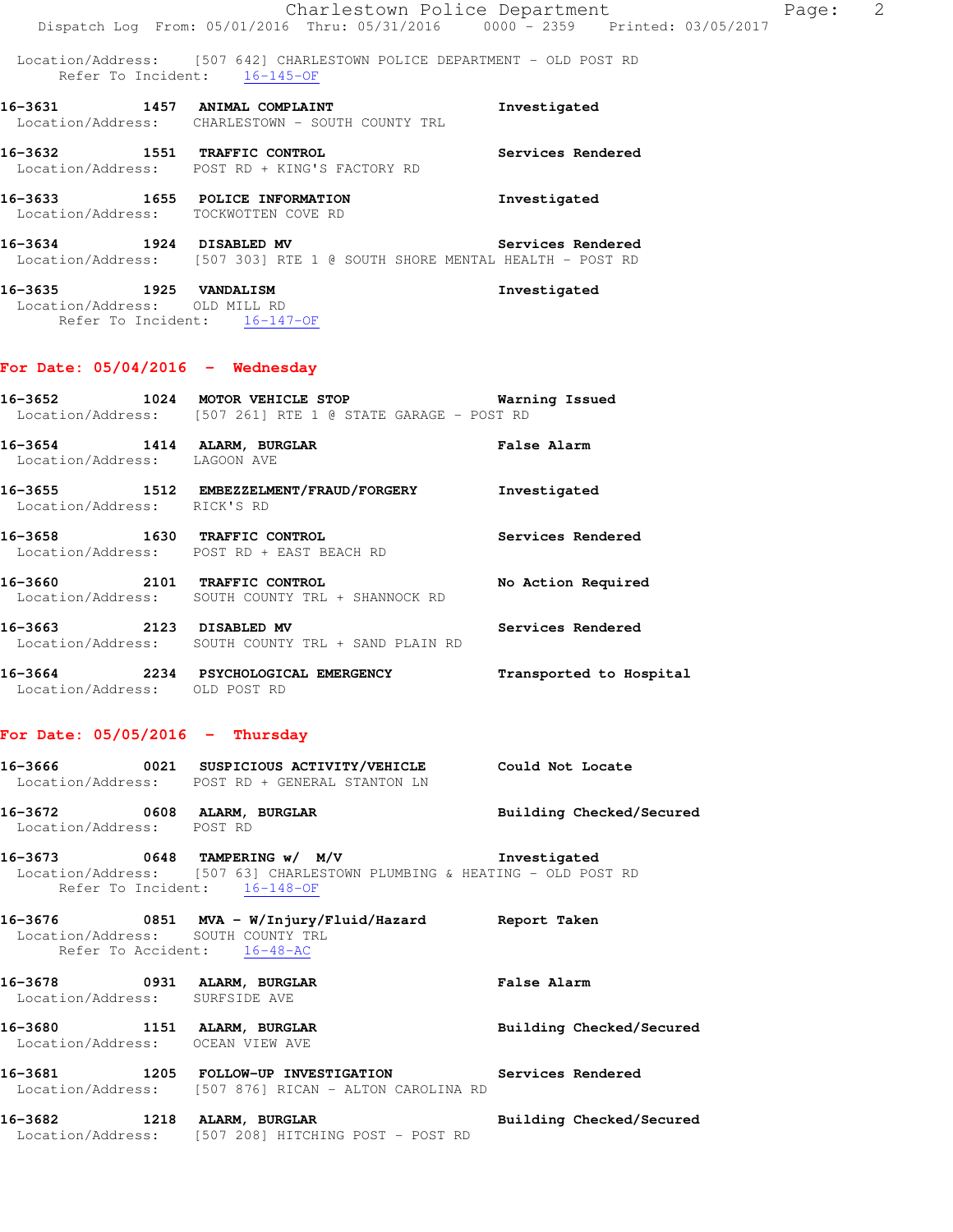| Location/Address: STILL WATER RD                                    | 16-3683 1311 POLICE INFORMATION                                                                                                         | Investigated             |
|---------------------------------------------------------------------|-----------------------------------------------------------------------------------------------------------------------------------------|--------------------------|
| 16-3687 1531 FIRE, OTHER<br>Location/Address: [507 526] OLD POST RD |                                                                                                                                         | Extinquished             |
| 16-3688 1549 MOTOR VEHICLE STOP                                     | Location/Address: [507 266] RTE 1 @ WILLOWS - POST RD                                                                                   | Warning Issued           |
|                                                                     | 16-3690 1637 MOTOR VEHICLE COMPLAINT Taken/Refered to Other A<br>Location/Address: [507 286] RTE 112 @ RICHMOND LINE - CAROLINA BACK RD |                          |
|                                                                     | 16-3691 1639 ALARM, BURGLAR<br>Location/Address: [507 253] GREENSCAPES - OLD POST RD                                                    | Building Checked/Secured |
|                                                                     | 16-3692 1739 MOTOR VEHICLE STOP <b>WATER</b> Warning Issued<br>Location/Address: SOUTH COUNTY TRL + MAPLE LAKE FARM RD                  |                          |
| Location/Address: [507 723] BOULDER AVE                             | 16-3693 2000 ALARM, BURGLAR                                                                                                             | Building Checked/Secured |

**16-3697 2117 ASSIST OTHER POLICE DEPT Unfounded**  Location/Address: LIISA DR

#### **For Date: 05/06/2016 - Friday**

| 16-3706 | 0222 | ALARM, BURGLAR<br>Location/Address: SCHOOLHOUSE POND RD                          | Building Checked/Secured |
|---------|------|----------------------------------------------------------------------------------|--------------------------|
| 16-3708 | 0612 | MOTOR VEHICLE STOP<br>Location/Address: [507 261] RTE 1 @ STATE GARAGE - POST RD | Warning Issued           |
| 16-3711 | 0830 | TRAFFIC CONTROL<br>Location/Address: POST RD + EAST BEACH RD                     | Services Rendered        |
| 16-3712 | 0840 | ALARM, BURGLAR                                                                   | No Action Required       |

 Location/Address: CHARLES AVE **16-3713 0915 ALARM, BURGLAR Building Checked/Secured**  Location/Address: HUNTER'S HARBOR RD

**16-3714 0921 ALARM, BURGLAR Building Checked/Secured**  Location/Address: [507 417] STARRETT DR

**16-3716 1002 FOLLOW-UP INVESTIGATION Report Taken**  Location/Address: TOCKWOTTEN COVE RD Refer To Incident: 16-149-OF

**16-3717 1108 ASSIST OTHER TOWN DEPT Investigated**  Location/Address: [507 612] NINIGRET PARK - LITTLE NINI POND REST ROOMS - PARK LN

**16-3718 1136 FOUND/LOST PROPERTY No Action Required**  Location/Address: [507 360] COUNTRY FOOD MART - SOUTH COUNTY TRL

**16-3719 1222 OFFICER WANTED Investigated**  Location/Address: ROSS HILL RD

**16-3720 1302 MOTOR VEHICLE STOP Warning Issued**  Location/Address: CAROLINA BACK RD + ALTON CAROLINA RD

**16-3722 1313 MOTOR VEHICLE STOP Warning Issued**  Location/Address: [507 374] SAINT MARYS CHURCH - CAROLINA BACK RD

**16-3723 1317 ASSIST OTHER POLICE DEPT Services Rendered**  Location/Address: KINGSLAND CT

**16-3726 1541 TOWN COUNCIL DOCKET DELIVERY Services Rendered**  Location/Address: NIANTIC HWY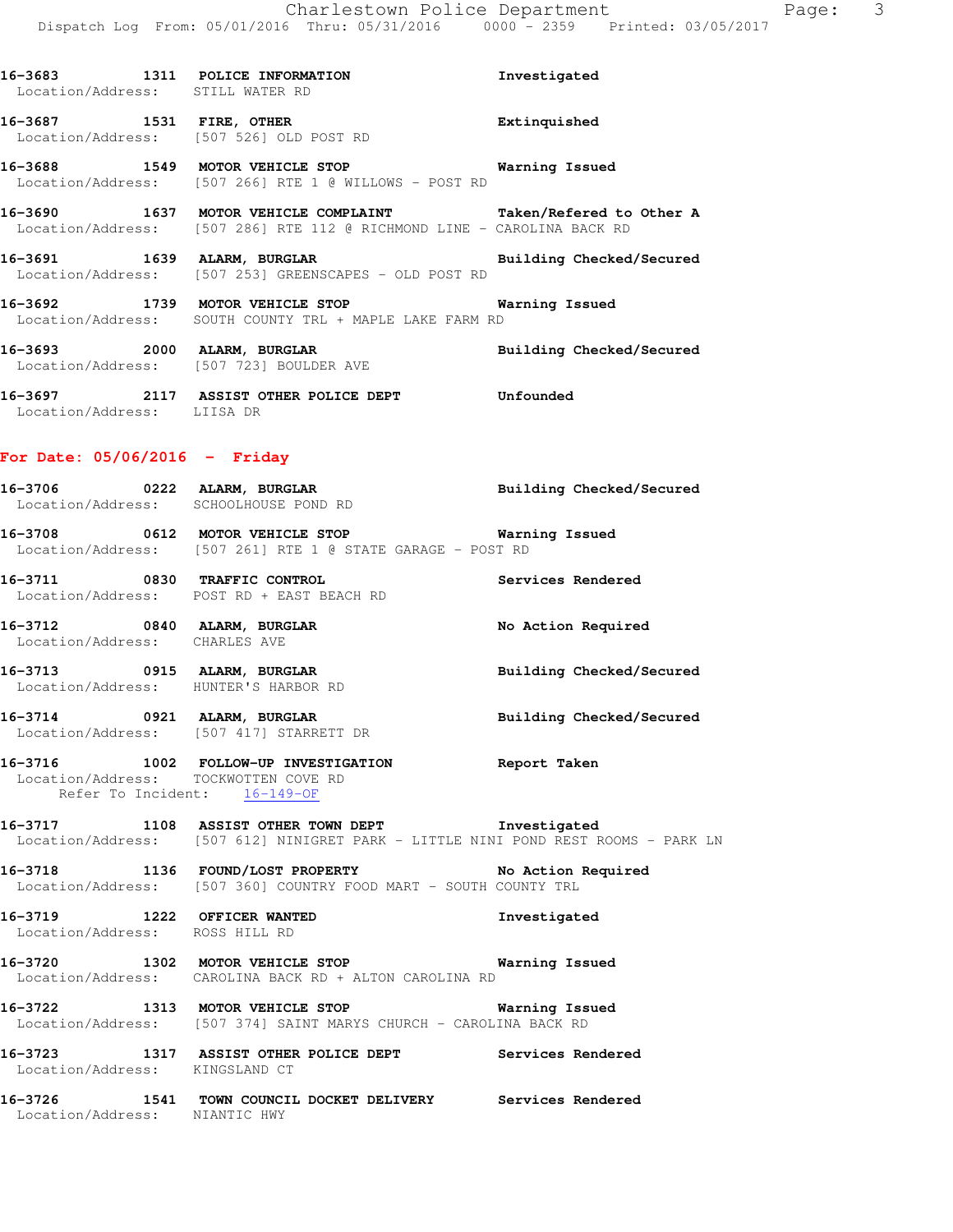**16-3728 1734 TOWN COUNCIL DOCKET DELIVERY Services Rendered**  Location/Address: NIANTIC HWY **16-3729 1901 MOTOR VEHICLE COMPLAINT Investigated** 

Location/Address: [507 284] RTE 91 @ RICHMOND LINE - ALTON CAROLINA RD

**16-3733 2159 DISTURBANCE/Music/Noise Could Not Locate**  Location/Address: ALTON CAROLINA RD

# **For Date: 05/07/2016 - Saturday**

- **16-3743 0834 MVA Minor Report Taken**  Location/Address: [507 226] QUONOCHONTAUG GRANGE - POST RD Refer To Accident: 16-49-AC
- **16-3744 0902 ANIMAL COMPLAINT Report Taken**  Location/Address: BUTTER LN
- **16-3745 0918 MOTOR VEHICLE COMPLAINT Investigated**  Location/Address: LAUREL RD
- **16-3746 0936 MVA Minor Report Taken**  Location/Address: POST RD + FALCONE LN Refer To Accident: 16-50-AC
- **16-3747 0945 SUSPICIOUS ACTIVITY/VEHICLE Investigated**  Location/Address: [507 20] NINIGRET PARK - PARK LN
- **16-3748 0951 MOTOR VEHICLE COMPLAINT Could Not Locate**  Location/Address: [507 258] RTE 1 @ SOUTH KINGSTOWN LINE - POST RD
- **16-3752 1500 SUSPICIOUS ACTIVITY/VEHICLE Services Rendered**  Location/Address: ALTON CAROLINA RD
- **16-3754 1643 TRAFFIC CONTROL Services Rendered**  Location/Address: POST RD + SOUTH COUNTY TRL
- **16-3755 1645 ASSIST OTHER AGENCY Report Taken**  Location/Address: [507 642] CHARLESTOWN POLICE DEPARTMENT - OLD POST RD Refer To Incident: 16-150-OF
- **16-3757 1833 ALARM, BURGLAR Building Checked/Secured**  Location/Address: [507 254] GALAPAGOS COLLECTION - OLD POST RD
- **16-3758 1944 MVA Minor Report Taken**  Location/Address: ALTON CAROLINA RD Refer To Accident: 16-51-AC
- **16-3759 2033 ANNOYING PHONE CALLS Investigated**  Location/Address: MATUNUCK SCHOOLHOUSE RD
- **16-3760 2046 SUSPICIOUS ACTIVITY/VEHICLE Investigated**  Location/Address: OLD POST RD

# **For Date: 05/08/2016 - Sunday**

- **16-3764 0011 MOTOR VEHICLE STOP Warning Issued**  Location/Address: POST RD + SOUTH COUNTY TRL **16-3768 0442 POLICE INFORMATION Services Rendered**  Location/Address: [507 642] CHARLESTOWN POLICE DEPARTMENT - OLD POST RD
- **16-3773 1340 TOWN ORDINANCE VIOLATION Investigated**  Location/Address: BUCKEYE BROOK RD **16-3774 1348 ANIMAL COMPLAINT Services Rendered**  Location/Address: NORTH NIANTIC DR **16-3778 1632 MOTOR VEHICLE STOP Warning Issued**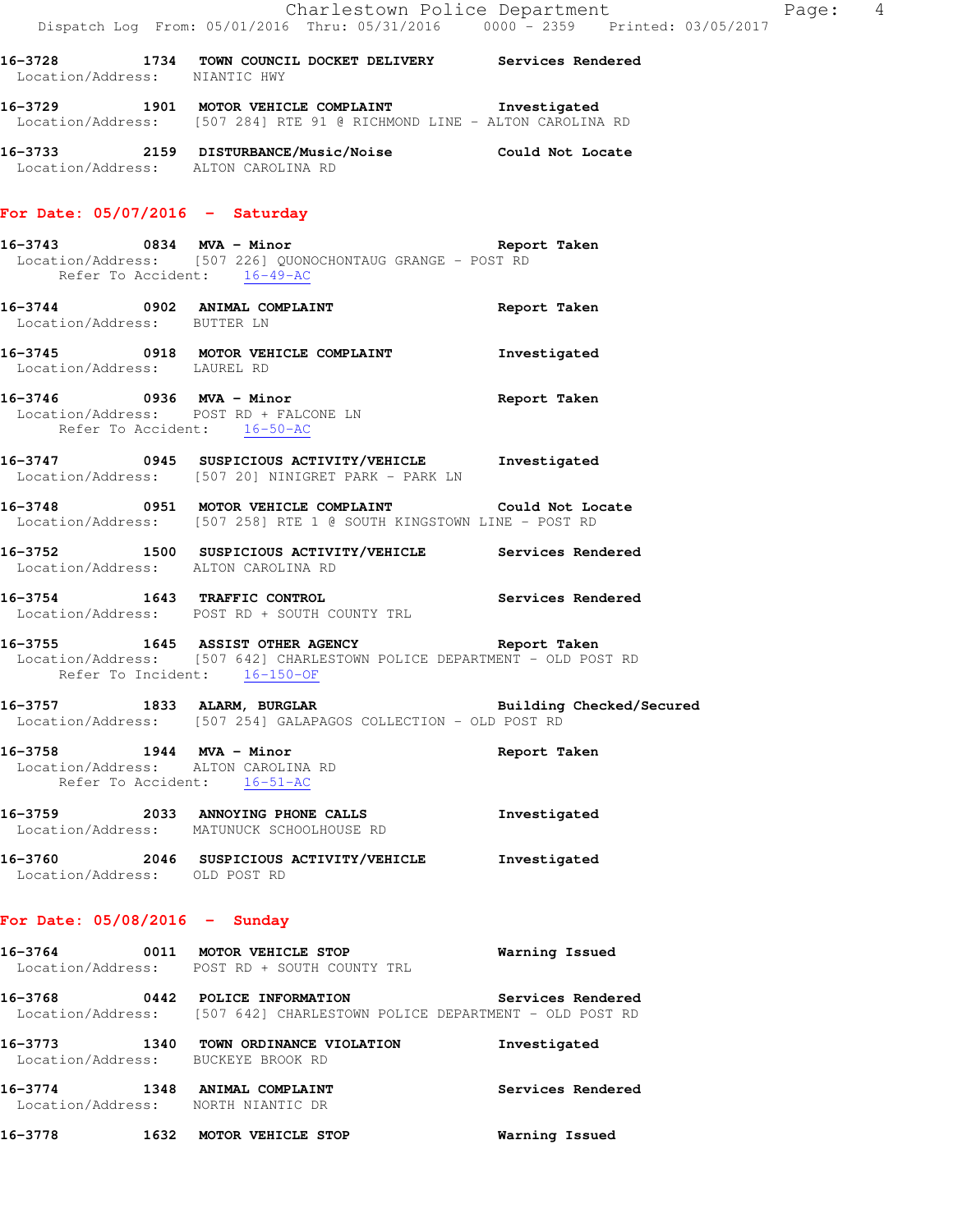|                                                       | Dispatch Log From: 05/01/2016 Thru: 05/31/2016 0000 - 2359 Printed: 03/05/2017                                                        | Charlestown Police Department | Page: | $5\overline{)}$ |
|-------------------------------------------------------|---------------------------------------------------------------------------------------------------------------------------------------|-------------------------------|-------|-----------------|
|                                                       | Location/Address: POST RD + PROSSER TRL                                                                                               |                               |       |                 |
|                                                       | 16-3779 1649 MOTOR VEHICLE STOP 1997 Warning Issued<br>Location/Address: [507 270] RTE 1 @ BURLINGAME - POST RD                       |                               |       |                 |
|                                                       | 16-3780 1656 MOTOR VEHICLE STOP<br>Location/Address: POST RD + SCHOOLHOUSE POND RD                                                    | Warning Issued                |       |                 |
|                                                       | 16-3781 1701 MOTOR VEHICLE STOP<br>Location/Address: POST RD + KING'S FACTORY RD                                                      | Warning Issued                |       |                 |
|                                                       | 16-3782 1712 TRAFFIC CONTROL<br>Location/Address: SOUTH KINGSTOWN LINE - POST RD                                                      | Services Rendered             |       |                 |
| 16-3784 1944 TRAFFIC CONTROL                          | Location/Address: SOUTH COUNTY TRL + CAROLINA BACK RD                                                                                 | Services Rendered             |       |                 |
|                                                       | 16-3786 2249 OFFICER WANTED<br>Location/Address: ALTON CAROLINA RD                                                                    | Investigated                  |       |                 |
| For Date: $05/09/2016$ - Monday                       |                                                                                                                                       |                               |       |                 |
|                                                       | 16-3797 0802 TRAFFIC CONTROL No Action Required<br>Location/Address: [507 19] CHARLESTOWN ELEMENTARY SCHOOL - CAROLINA BACK RD        |                               |       |                 |
| 16-3800 0831 VANDALISM                                | Location/Address: [507 883] QUONOCHONTAUG EAST BEACH ASSOCIATION (QEBA) - HIGHLAND RD<br>Refer To Incident: 16-151-OF                 | Report Taken                  |       |                 |
| 16-3801 0859 VANDALISM<br>Location/Address: NARROW LN |                                                                                                                                       | Investigated                  |       |                 |
| Location/Address: NARROW LN                           | 16-3802 0941 SUSPICIOUS ACTIVITY/VEHICLE                                                                                              | Investigated                  |       |                 |
|                                                       | 16-3803 1134 MOTOR VEHICLE COMPLAINT Threstigated<br>Location/Address: [507 15] CASTLEROCK CONDOMINIUMS - CASTLE ROCK DR              |                               |       |                 |
|                                                       | 16-3804 1147 ASSIST OTHER POLICE DEPT No Action Required<br>Vicinity of: [507 221] SHERMAN'S AUTO BODY INC - SOUTH COUNTY TRL         |                               |       |                 |
| 16-3805                                               | 1252 DISABLED MV<br>Vicinity of: [507 259] RTE 1 @ CASTLEROCK - POST RD                                                               | Services Rendered             |       |                 |
| Location/Address: INDIAN CHURCH RD                    | 16-3806 1455 ASSIST OTHER POLICE DEPT Services Rendered<br>Refer To Incident: 16-152-OF                                               |                               |       |                 |
|                                                       | 16-3897 1518 ANIMAL COMPLAINT<br>Location/Address: CHARLESTOWN - SONQUIPAUG RD                                                        | Services Rendered             |       |                 |
|                                                       | 16-3808 1602 DOMESTIC/Assault/Diso/Other Services Rendered<br>Location/Address: POST RD + PROSSER TRL                                 |                               |       |                 |
|                                                       | 16-3809 1711 ROAD HAZARD/OBSTRUCTION Removed Hazard<br>Location/Address: [507 257] DUNNS CORNERS FIRE STATION (STATION TWO) - POST RD |                               |       |                 |
|                                                       | 16-3810 1925 MOTOR VEHICLE STOP<br>Location/Address: POST RD + FALCONE LN                                                             | No Action Required            |       |                 |
| 16-3813 2125 TRAFFIC CONTROL                          | Location/Address: POST RD + KING'S FACTORY RD                                                                                         | Services Rendered             |       |                 |
| For Date: $05/10/2016$ - Tuesday                      |                                                                                                                                       |                               |       |                 |
| 16-3817                                               | 0111 MOTOR VEHICLE STOP<br>Location/Address: POST RD + LAKESIDE DR                                                                    | No Action Required            |       |                 |
| 16-3824                                               | 0755 TRAFFIC CONTROL                                                                                                                  | No Action Required            |       |                 |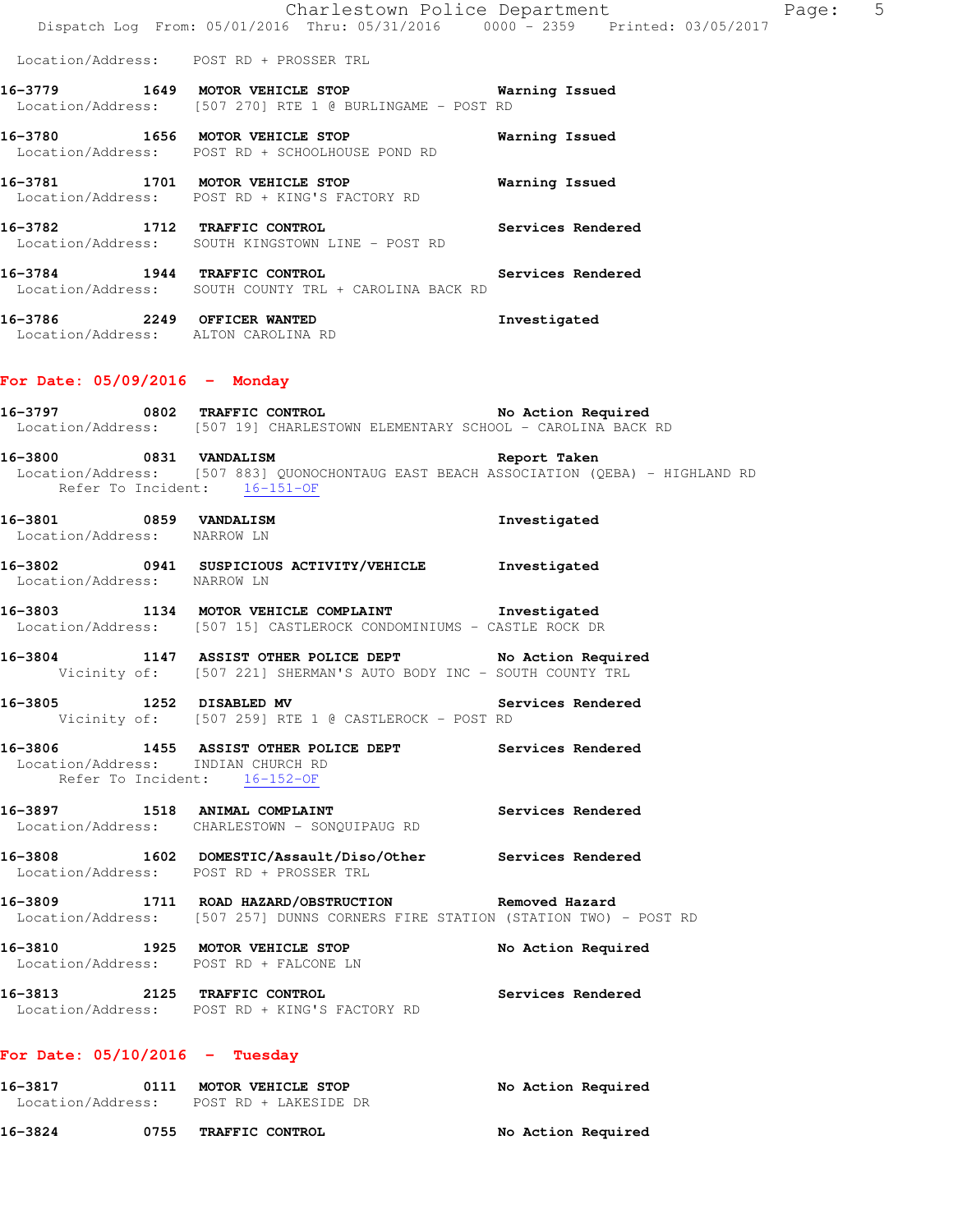#### Location/Address: [507 15] CASTLEROCK CONDOMINIUMS - CASTLE ROCK DR

|                               | 16-3826 0803 BURGLARY (B & E)<br>Location/Address: SHANNOCK RD<br>Refer To Incident: 16-154-OF                                                                                                                                                       | Investigated       |
|-------------------------------|------------------------------------------------------------------------------------------------------------------------------------------------------------------------------------------------------------------------------------------------------|--------------------|
| Location/Address: LAGOON AVE  | 16-3828 0911 ALARM, BURGLAR                                                                                                                                                                                                                          | <b>False Alarm</b> |
|                               | 16-3830 0939 DUMPING VIOLATIONS<br>Location/Address: WEST BEACH RD                                                                                                                                                                                   | Services Rendered  |
|                               | 16-3831 1056 MOTOR VEHICLE STOP<br>Location/Address: OLD MILL RD + SOUTH COUNTY TRL<br>Refer To Arrest: 16-51-AR<br>Arrest: WILCOX, ARIANA J<br>Address: 733 DOUGLAS AVE Apt. #5 PROVIDENCE, RI<br>Age: 20<br>Charges: MANUFAC/POSS/DELIVER SCH 1/II | Arrest (s) Made    |
|                               | 16-3893 1145 ANIMAL COMPLAINT Services Rendered<br>Location/Address: [507 19] CHARLESTOWN - CAROLINA BACK RD                                                                                                                                         |                    |
| Location/Address: LAURI DR    | 16-3834 1342 TAMPERING w/ M/V<br>Refer To Incident: 16-153-OF                                                                                                                                                                                        | Report Taken       |
|                               | 16-3835 1344 TRANSPORT Services Rendered<br>Location/Address: [507 642] CHARLESTOWN POLICE DEPARTMENT - OLD POST RD                                                                                                                                  | Services Rendered  |
|                               | 16-3839 1451 ABANDONED MV<br>Location/Address: COLUMBIA HEIGHTS OVAL                                                                                                                                                                                 | No Action Required |
|                               | 16-3840 1610 TRAFFIC CONTROL<br>Location/Address: POST RD + EAST BEACH RD                                                                                                                                                                            | Services Rendered  |
|                               | 16-3842 1827 MOTOR VEHICLE STOP<br>Location/Address: [507 261] RTE 1 @ STATE GARAGE - POST RD                                                                                                                                                        | Warning Issued     |
| Location/Address: OLD POST RD | 16-3845 1922 OFFICER WANTED                                                                                                                                                                                                                          | Investigated       |
|                               | 16-3846 2203 TRAFFIC CONTROL<br>Location/Address: POST RD + PROSSER TRL                                                                                                                                                                              | Services Rendered  |
|                               | For Date: $05/11/2016$ - Wednesday                                                                                                                                                                                                                   |                    |
| 16-3849 0143 DISABLED MV      | Location/Address: POST RD + PROSSER TRL                                                                                                                                                                                                              | Investigated       |
|                               | 16-3852 0206 SUSPICIOUS ACTIVITY/VEHICLE<br>Location/Address: POST RD + SOUTH COUNTY TRL                                                                                                                                                             | Services Rendered  |
|                               | 16-3853 0233 MOTOR VEHICLE STOP<br>Location/Address: POST RD + SCHOOLHOUSE POND RD                                                                                                                                                                   | Warning Issued     |
|                               | 16-3855 0809 ALARM, BURGLAR<br>Location/Address: SOUTH ARNOLDA RD                                                                                                                                                                                    | <b>False Alarm</b> |
| 16-3856                       | 0815 MOTOR VEHICLE COMPLAINT<br>Location/Address: [507 275] RTE 1 @ WESTERLY LINE - POST RD                                                                                                                                                          | Services Rendered  |

**16-3857 0846 POLICE INFORMATION No Action Required**  Location/Address: [507 642] CHARLESTOWN POLICE DEPARTMENT - OLD POST RD

**16-3862 1258 PARKING VIOLATIONS Warning Issued**  Location/Address: [507 321] CHARLESTOWN BEACH - CHARLESTOWN BEACH RD

**16-3866 1512 MOTOR VEHICLE COMPLAINT Unfounded**  Location/Address: CAROLINA BACK RD + SOUTH COUNTY TRL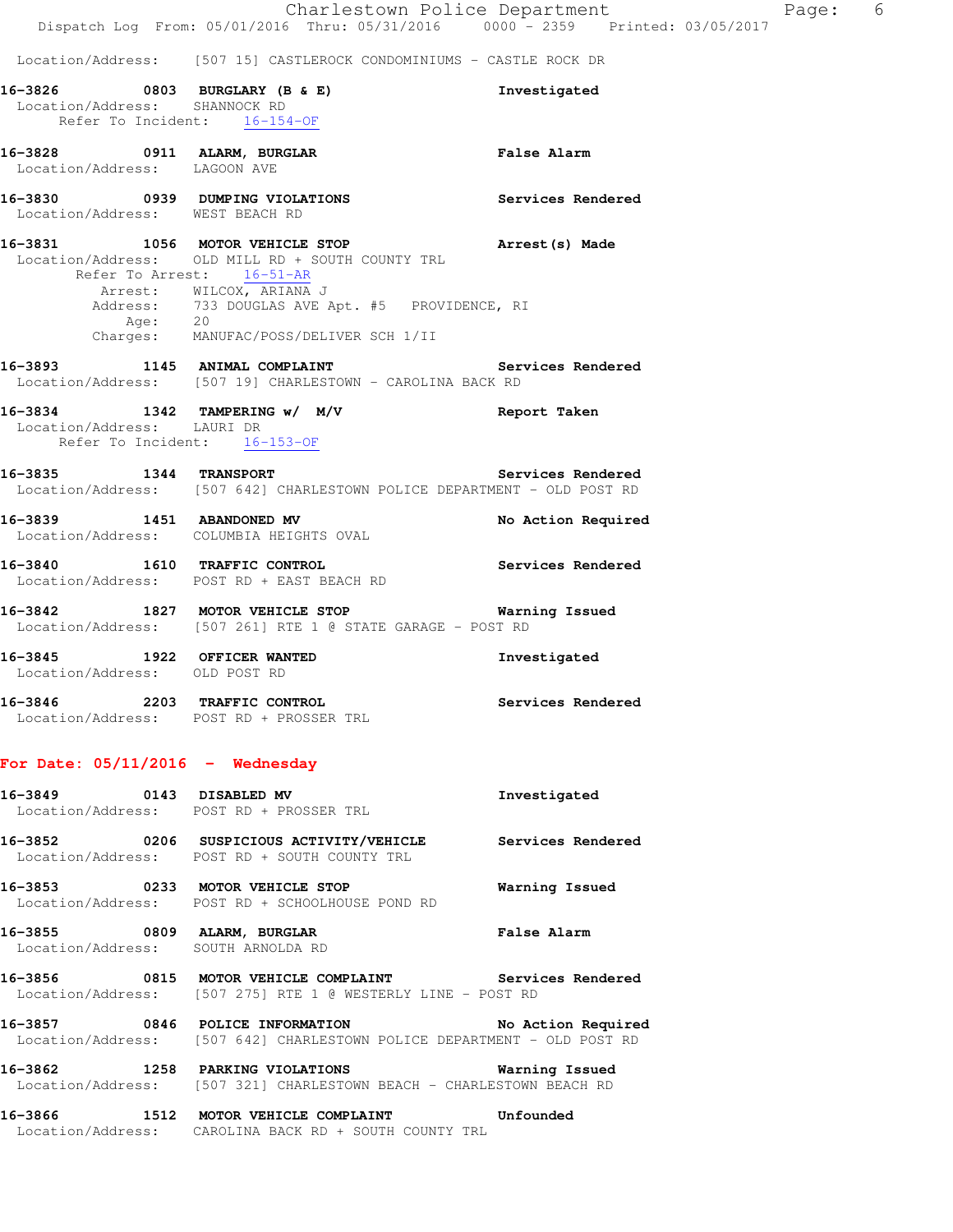| 16-3867<br>1529<br>Location/Address: | 911 CALLS/False/Hang-Ups/Open<br>ROCKY ACRES DR | No Action Required |
|--------------------------------------|-------------------------------------------------|--------------------|
| 16-3868<br>1707<br>Location/Address: | ANIMAL COMPLAINT<br>CRESTWOOD LN                | Investigated       |

**16-3869 1709 DISTURBANCE/Music/Noise No Action Required**  Location/Address: CROSSPATCH RD

**16-3870 1749 ANNOYING PHONE CALLS No Action Required**  Location/Address: DRIFTWOOD DR

**16-3871 1751 MOTOR VEHICLE COMPLAINT Unfounded**  Location/Address: [507 276] RTE 2 @ RICHMOND LINE - SOUTH COUNTY TRL

**16-3872 1805 MOTOR VEHICLE STOP Warning Issued**  Location/Address: [507 260] RTE 1 @ GENERAL STANTON - POST RD

**16-3874 2151 MOTOR VEHICLE COMPLAINT Investigated**  Location/Address: EAST BEACH RD

## **For Date: 05/12/2016 - Thursday**

| 16-3882 0614 DISABLED MV<br>Location/Address: SAND PLAIN RD       |                                                                                                                                                                                                                                                                                            | Investigated             |
|-------------------------------------------------------------------|--------------------------------------------------------------------------------------------------------------------------------------------------------------------------------------------------------------------------------------------------------------------------------------------|--------------------------|
|                                                                   | 16-3883 0737 FOLLOW-UP INVESTIGATION Investigated<br>Location/Address: [507 642] CHARLESTOWN POLICE DEPARTMENT - OLD POST RD                                                                                                                                                               |                          |
|                                                                   | 16-3885 0839 POLICE INFORMATION Services Rendered<br>Location/Address: [507 642] CHARLESTOWN POLICE DEPARTMENT - OLD POST RD                                                                                                                                                               |                          |
|                                                                   | 16-3886 0841 MOTOR VEHICLE STOP 10 Arrest (s) Made<br>Location/Address: [507 374] SAINT MARYS CHURCH - CAROLINA BACK RD<br>Refer To Arrest: 16-52-AR<br>Arrest: HART, PAMELA A<br>Address: 93 HOPE FURNACE RD HOPE, RI<br>Age: 45<br>Charges: DRIVING AFTER DENIAL, SUS/REVOCATION-LICENSE |                          |
|                                                                   | 16-3888 0932 MOTOR VEHICLE STOP<br>Location/Address: POST RD + PROSSER TRL                                                                                                                                                                                                                 | <b>Warning Issued</b>    |
|                                                                   | 16-3889 0937 OFFICER WANTED<br>Location/Address: WEST CASTLE WAY                                                                                                                                                                                                                           | Services Rendered        |
| Location/Address: SAND PLAIN RD                                   | 16-3890 1034 ASSIST OTHER POLICE DEPT Services Rendered                                                                                                                                                                                                                                    |                          |
|                                                                   | 16-3891 1100 ANNOYING PHONE CALLS No Action Required<br>Location/Address: [507 626] EAST BEACH RD                                                                                                                                                                                          |                          |
| Refer To Incident: 16-156-OF                                      | 16-3892 1141 EMBEZZELMENT/FRAUD/FORGERY Report Taken<br>Location/Address: [507 868] MICHAEL'S GARAGE - POST RD                                                                                                                                                                             |                          |
| Location/Address: OLD SHANNOCK RD<br>Refer To Incident: 16-157-OF | 16-3895 1229 EMBEZZELMENT/FRAUD/FORGERY Investigated                                                                                                                                                                                                                                       |                          |
| Location/Address: OLD COACH RD                                    | 16-3896 1243 ALARM, BURGLAR                                                                                                                                                                                                                                                                | Building Checked/Secured |
|                                                                   | 16-3898 1610 DOMESTIC/Assault/Diso/Other Investigated<br>Location/Address: POST RD + KING'S FACTORY RD                                                                                                                                                                                     |                          |
| 16-3899 1628 WARRANT ARREST                                       | Location/Address: [507 642] CHARLESTOWN POLICE DEPARTMENT - OLD POST RD<br>Refer To Arrest: 16-53-AR                                                                                                                                                                                       | Arrest(s) Made           |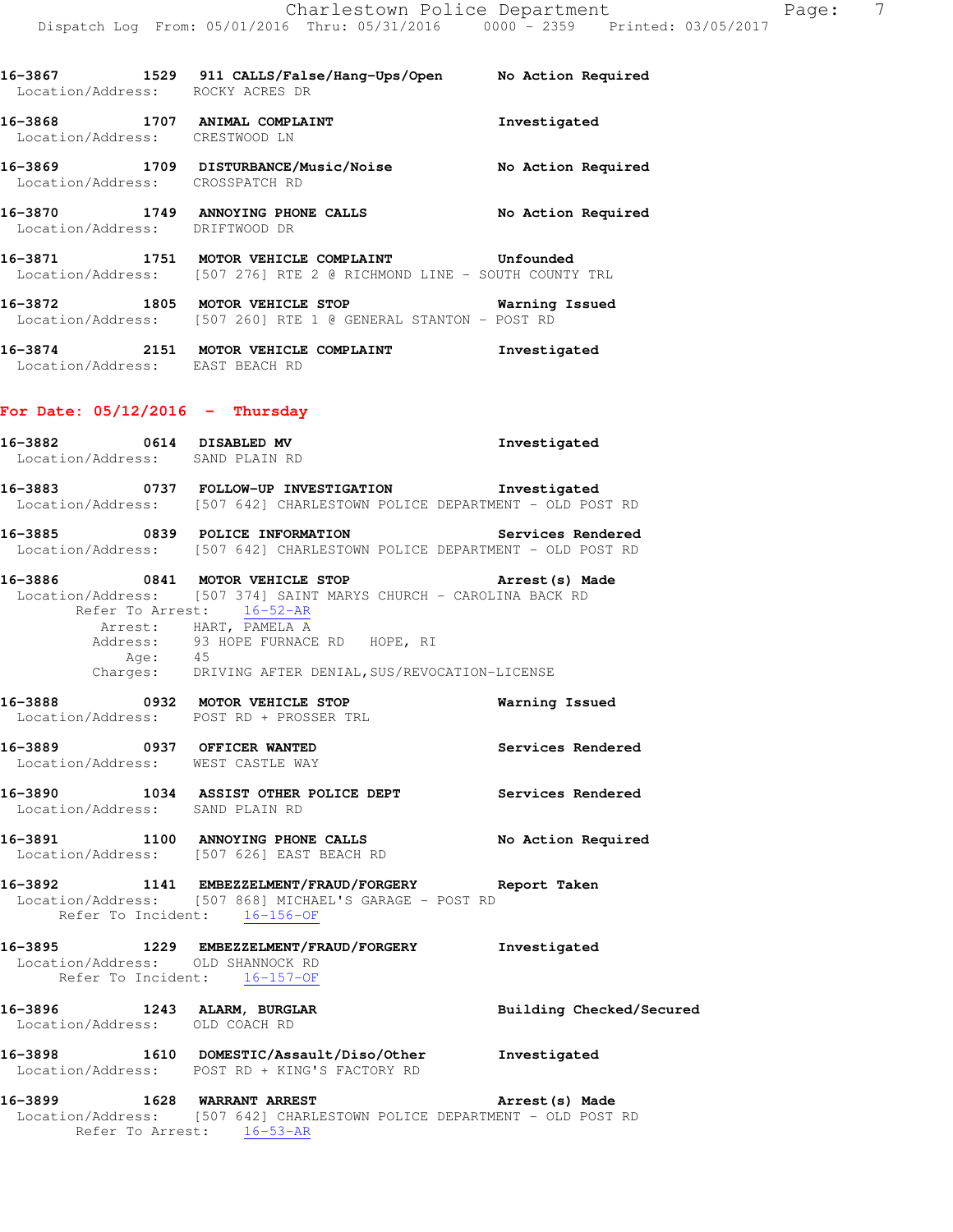|                                                      | Dispatch Log From: 05/01/2016 Thru: 05/31/2016 0000 - 2359 Printed: 03/05/2017                                                     | Charlestown Police Department | Page: 8 |  |
|------------------------------------------------------|------------------------------------------------------------------------------------------------------------------------------------|-------------------------------|---------|--|
| Age: 31                                              | Arrest: HOPKINS, ONDTASHAU N<br>Address: 47C KING'S FACTORY RD CHARLESTOWN, RI<br>Charges: VANDALISM/MALICIOUS INJURY TO PROPERTY  |                               |         |  |
|                                                      | 16-3900 1735 MOTOR VEHICLE STOP<br>Location/Address: POST RD + SCHOOLHOUSE POND RD                                                 | Warning Issued                |         |  |
| Location/Address: CAROLINA BACK RD                   |                                                                                                                                    |                               |         |  |
|                                                      | 16-3903 1933 MOTOR VEHICLE STOP 1999 Warning Issued<br>Location/Address: [507 261] RTE 1 @ STATE GARAGE - POST RD                  |                               |         |  |
|                                                      | 16-3904 2122 ALARM, BURGLAR 2008 2011 Building Checked/Secured<br>Location/Address: [507 76] DOWNEY WEAVER POST - WHIPPLE DR       |                               |         |  |
| Location/Address: HOWARD DR                          | 16-3905 2150 SUSPICIOUS ACTIVITY/VEHICLE Investigated                                                                              |                               |         |  |
| For Date: $05/13/2016$ - Friday                      |                                                                                                                                    |                               |         |  |
|                                                      | 16-3912 		 0519 POLICE INFORMATION 		 Services Rendered<br>Location/Address: [507 642] CHARLESTOWN POLICE DEPARTMENT - OLD POST RD |                               |         |  |
|                                                      | 16-3914 0755 TRAFFIC CONTROL<br>Location/Address: [507 15] CASTLEROCK CONDOMINIUMS - CASTLE ROCK DR                                | No Action Required            |         |  |
| Location/Address: NORTH AVE                          | 16-3916 0824 ASSIST OTHER POLICE DEPT                                                                                              | Investigated                  |         |  |
| Location/Address: KENNEDY LN                         | 16-3917 0855 ASSIST CITIZEN                                                                                                        | Investigated                  |         |  |
|                                                      | 16-3918 0925 DISABLED MV<br>Location/Address: ROSS HILL RD + NIANTIC HWY                                                           | Services Rendered             |         |  |
|                                                      | 16-3919 0929 ROAD HAZARD/OBSTRUCTION<br>Vicinity of: POST RD + KING'S FACTORY RD                                                   | Removed Hazard                |         |  |
| 16-3920 0939 ASSIST CITIZEN                          | Location/Address: [507 362] RTE 2 @ SUNOCO - SOUTH COUNTY TRL                                                                      | Services Rendered             |         |  |
|                                                      | 16-3921 0954 POLICE INFORMATION 1nvestigated<br>Location/Address: [507 642] CHARLESTOWN POLICE DEPARTMENT - OLD POST RD            |                               |         |  |
| Location/Address: LAUREL RD                          | 16-3923 1422 ANNOYING PHONE CALLS                                                                                                  | Investigated                  |         |  |
| Location/Address: NOKA LN                            | 16-3924 1543 MOTOR VEHICLE COMPLAINT Threstigated                                                                                  |                               |         |  |
|                                                      | 16-3926 1652 POLICE INFORMATION 1nvestigated<br>Location/Address: [507 60] CHARLESTOWN EQUIPMENT - NARROW LN                       |                               |         |  |
|                                                      | 16-3928 1718 TRAFFIC CONTROL<br>Location/Address: POST RD + KING'S FACTORY RD                                                      | Services Rendered             |         |  |
|                                                      | 16-3930 1730 TRAFFIC CONTROL<br>Location/Address: POST RD + GENERAL STANTON LN                                                     | No Action Required            |         |  |
| Location/Address: WHIPPLE DR                         | 16-3931 1921 PSYCHOLOGICAL EMERGENCY Services Rendered                                                                             |                               |         |  |
| 16-3933 2110 LARCENY<br>Refer To Incident: 16-158-OF | Location/Address: [507 642] CHARLESTOWN POLICE DEPARTMENT - OLD POST RD                                                            | Investigated                  |         |  |
| Location/Address: SHANNOCK RD                        |                                                                                                                                    |                               |         |  |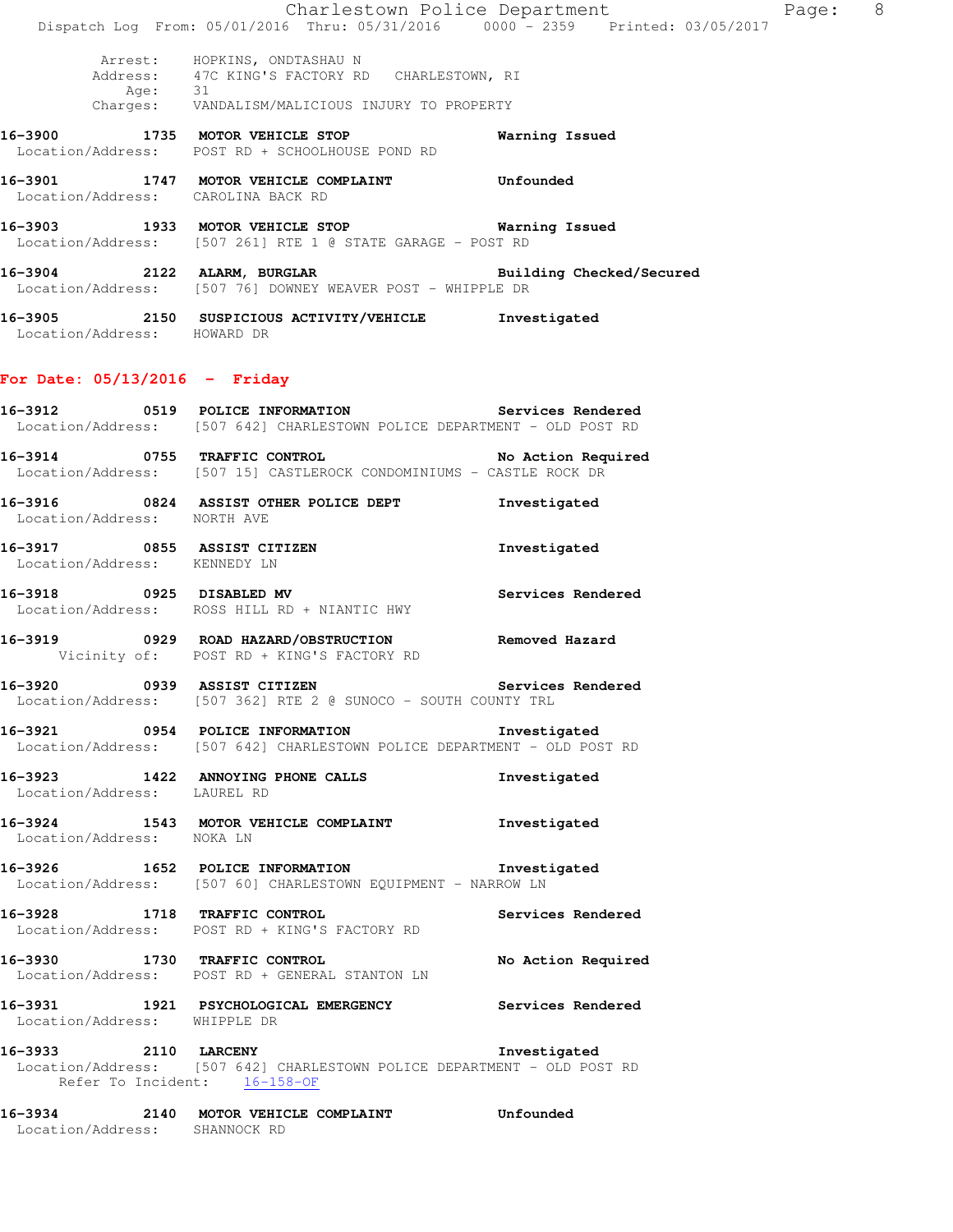|                                   | 16-3935 2200 MOTOR VEHICLE STOP 6 Warning Issued<br>Location/Address: SOUTH COUNTY TRL + SHANNOCK RD                                |                |
|-----------------------------------|-------------------------------------------------------------------------------------------------------------------------------------|----------------|
|                                   | 16-3936 2216 SUSPICIOUS ACTIVITY/VEHICLE Investigated<br>Location/Address: [507 572] DRIFTWOOD DR                                   |                |
| For Date: $05/14/2016$ - Saturday |                                                                                                                                     |                |
| Location/Address: KLONDIKE RD     | 16-3942 0146 ASSIST OTHER POLICE DEPT Unfounded                                                                                     |                |
|                                   | 16-3943 0149 MOTOR VEHICLE STOP<br>Location/Address: POST RD + PROSSER TRL                                                          | Warning Issued |
| Location/Address: OLD POST RD     | 16-3945 0424 WELL BEING CHECK 1nvestigated                                                                                          |                |
|                                   | 16-3948 1020 MOTOR VEHICLE STOP 6 Warning Issued<br>Location/Address: [507 261] RTE 1 @ STATE GARAGE - POST RD                      |                |
| Location/Address: POST RD         | 16-3949 1125 TRAFFIC CONTROL No Action Required                                                                                     |                |
|                                   | 16-3950 1130 MOTOR VEHICLE STOP 6 Warning Issued<br>Location/Address: [507 260] RTE 1 @ GENERAL STANTON - POST RD                   |                |
|                                   | 16-3953 1348 PSYCHOLOGICAL EMERGENCY 1nvestigated<br>Location/Address: [507 859] GROUP HOME (BY SAND PLAIN ROAD) - SOUTH COUNTY TRL |                |
|                                   | 16-3954 1523 MOTOR VEHICLE STOP<br>Location/Address: [507 270] RTE 1 @ BURLINGAME - POST RD                                         | Warning Issued |

# **16-3955 1524 REGISTERED SEX OFFENDER Services Rendered**  Refer To Incident: 16-159-OF

**16-3957 1539 TRAFFIC CONTROL Services Rendered**  Location/Address: POST RD + GENERAL STANTON LN

**16-3956 1540 TRAFFIC CONTROL Services Rendered**  Location/Address: POST RD + KING'S FACTORY RD

#### **16-3958 1558 FOUND/LOST PROPERTY Report Taken**  Location/Address: [507 24] BURLINGAME - PICNIC AREA - SANCTUARY RD Refer To Incident: 16-160-OF

**16-3959 1613 MOTOR VEHICLE STOP Warning Issued**  Location/Address: POST RD + SOUTH COUNTY TRL

**16-3960 1630 MOTOR VEHICLE STOP Warning Issued**  Location/Address: CAROLINA BACK RD + ALTON CAROLINA RD

**16-3961 1640 ROAD HAZARD/OBSTRUCTION Services Rendered**  Location/Address: POST RD + SCHOOLHOUSE POND RD

**16-3962 1658 MOTOR VEHICLE STOP Warning Issued**  Location/Address: SHANNOCK RD + WORDEN'S POND RD

**16-3963 1706 ASSIST OTHER POLICE DEPT Services Rendered**  Location/Address: [507 21] BURLINGAME STATE PARK - CHECK IN STATION - BURLINGAME STATE PARK RD

**16-3964 1712 DISABLED MV Services Rendered**  Location/Address: SOUTH COUNTY TRL + CAROLINA BACK RD

**16-3965 1904 WELL BEING CHECK Transported to Hospital**  Location/Address: GREENWOOD WAY

**16-3966 2007 OFFICER WANTED Peace Restored**  Location/Address: [507 233] NORDIC LODGE - EAST PASQUISETT TRL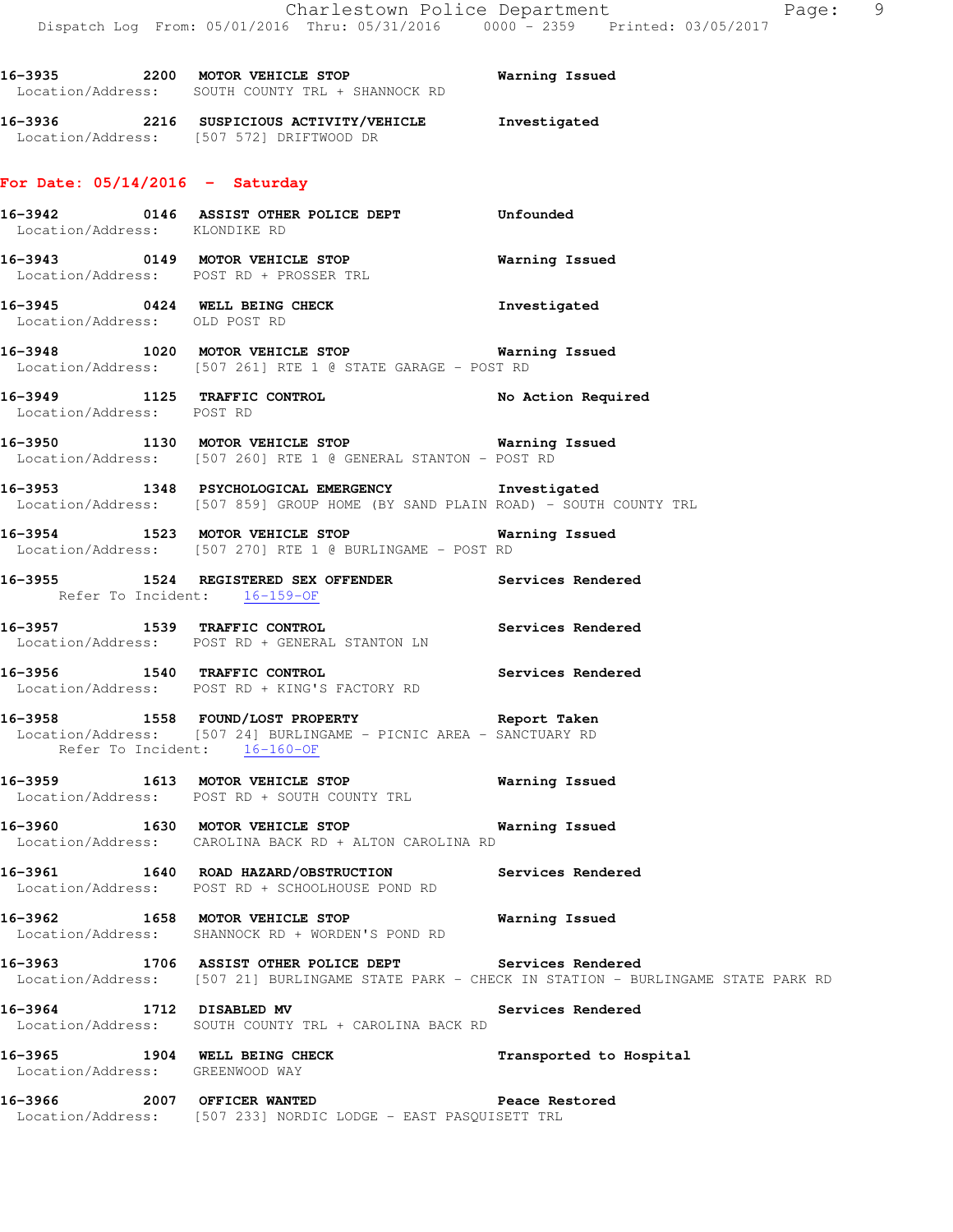**16-3967 2243 COMPLAINT Investigated**  Location/Address: [507 64] RATHSKELLER RESTAURANT - OLD COACH RD

#### **For Date: 05/15/2016 - Sunday**

- 16-3968 **0124 MVA Minor** Services Rendered Location/Address: [507 100] RTE 1 @ FIORES - POST RD **16-3969 0152 MOTOR VEHICLE STOP Warning Issued**  Location/Address: [507 260] RTE 1 @ GENERAL STANTON - POST RD
- **16-3970 0230 MVA Minor Transported to Hospital**  Location/Address: LEWIS TRL + CAMP DAVIS RD Refer To Accident: 16-52-AC
- **16-3971 0413 TRANSPORT Services Rendered**  Location/Address: [507 642] CHARLESTOWN POLICE DEPARTMENT - OLD POST RD
- **16-3975 0915 MOTOR VEHICLE STOP Warning Issued**  Location/Address: [507 262] RTE 1 @ LIQUOR STORE - POST RD
- **16-3976 0928 DISABLED MV Services Rendered**  Location/Address: [507 100] RTE 1 @ FIORES - POST RD
- **16-3977 1014 MOTOR VEHICLE STOP Citation Issued**  Location/Address: POST RD + KING'S FACTORY RD
- **16-3979 1226 MOTOR VEHICLE STOP Warning Issued**  Location/Address: ALTON CAROLINA RD + HILLTOP DR
- **16-3980 1354 WATER RESCUE Investigated**  Location/Address: [507 26] CHARLESTOWN BREACHWAY - CHARLESTOWN BEACH RD Refer To Incident: 16-161-OF
- **16-3983 1711 TRAFFIC CONTROL Services Rendered**  Location/Address: WORDEN'S POND RD + SHANNOCK RD
- **16-3984 1726 ALARM, BURGLAR False Alarm**  Location/Address: [507 247] HUNGRY HAVEN RESTAURANT - SOUTH COUNTY TRL
- **16-3985 2142 SUSPICIOUS ACTIVITY/VEHICLE Services Rendered**  Location/Address: [507 31] BLUE SHUTTERS BEACH - EAST BEACH RD
- **16-3986 2200 TAMPERING w/ M/V Investigated**  Location/Address: BISCUIT CITY RD
- **16-3987 2348 ALARM, BURGLAR Building Checked/Secured**  Location/Address: [507 708] BRETON DR

#### **For Date: 05/16/2016 - Monday**

- **16-3994 0800 TRAFFIC CONTROL No Action Required**  Location/Address: [507 15] CASTLEROCK CONDOMINIUMS - CASTLE ROCK DR
- **16-3995 0804 MOTOR VEHICLE STOP Warning Issued**  Location/Address: POST RD + NARROW LN
- **16-3996 0808 TRAFFIC CONTROL Warning Issued**  Location/Address: [507 19] CHARLESTOWN ELEMENTARY SCHOOL - CAROLINA BACK RD
- **16-4000 0939 POLICE INFORMATION Report Taken**  Location/Address: BISCUIT CITY RD Refer To Incident: 16-162-OF
- **16-4001 1016 MVA Minor Report Taken**  Location/Address: [507 279] RTE 2 @ CHARLESTOWN TOWN HALL - SOUTH COUNTY TRL Refer To Accident: 16-53-AC

**16-4002 1213 MOTOR VEHICLE STOP Warning Issued**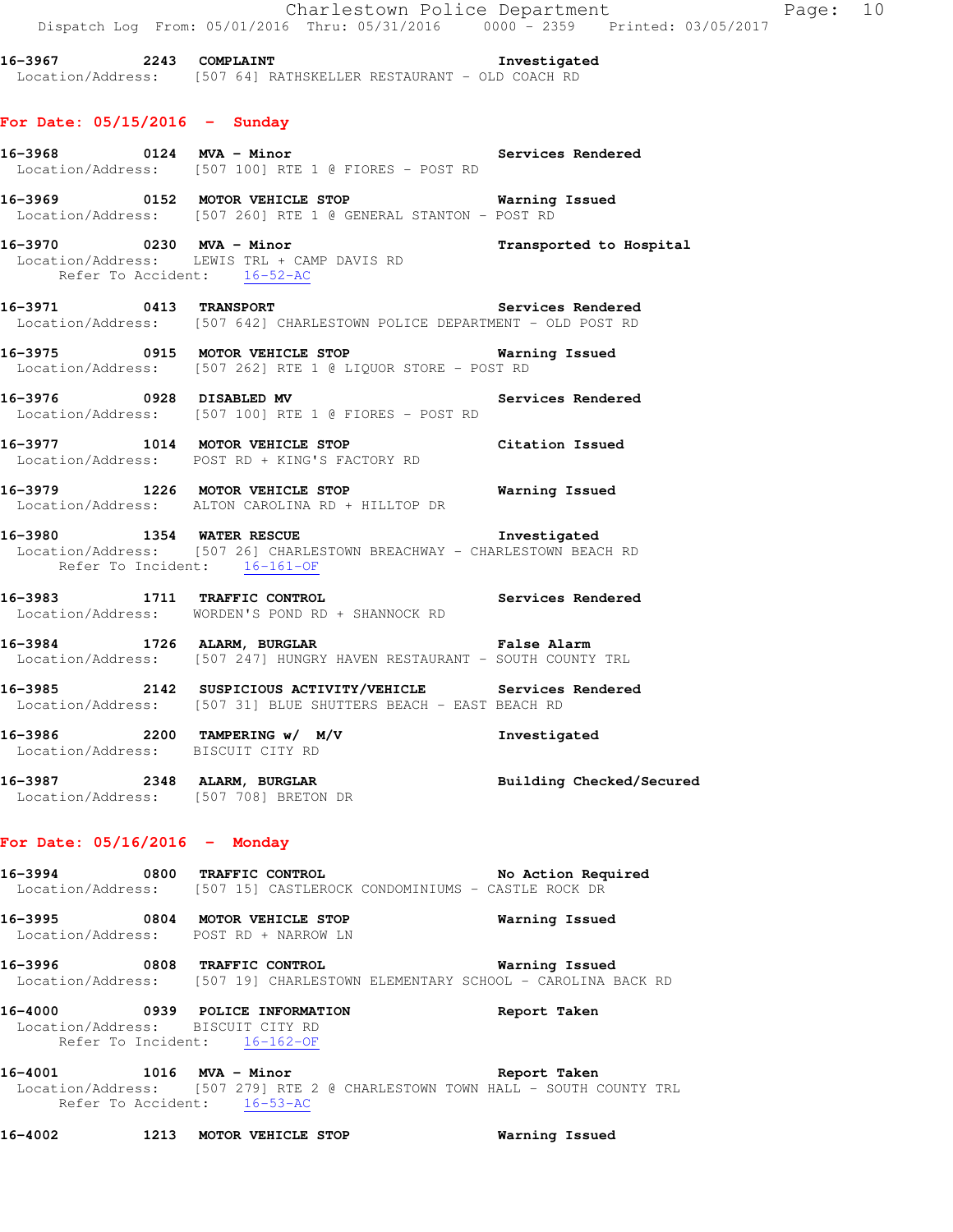Location/Address: STATE GARAGE - POST RD

- 16-4013 1300 ANIMAL COMPLAINT **16-4013** Investigated Location: CHARLESTOWN **16-4004 1344 ANIMAL COMPLAINT Investigated**  Location/Address: POST RD + NARROW LN
- **16-4006 1551 ASSIST OTHER POLICE DEPT Investigated**  Location/Address: WESTERLY LINE - POST RD
- **16-4007 1553 TRAFFIC CONTROL Services Rendered**  Location/Address: POST RD + EAST BEACH RD
- **16-4008 1558 MOTOR VEHICLE STOP Warning Issued**  Location/Address: [507 276] RTE 2 @ RICHMOND LINE - SOUTH COUNTY TRL
- **16-4009 1601 DISABLED MV Services Rendered**  Location/Address: POST RD + CASTLE ROCK DR
- **16-4010 1611 MOTOR VEHICLE STOP Warning Issued**  Location/Address: [507 276] RTE 2 @ RICHMOND LINE - SOUTH COUNTY TRL
- **16-4011 1620 MOTOR VEHICLE STOP No Action Required**  Location/Address: [507 276] RTE 2 @ RICHMOND LINE - SOUTH COUNTY TRL
- **16-4012 1629 MOTOR VEHICLE STOP Warning Issued**  Location/Address: [507 276] RTE 2 @ RICHMOND LINE - SOUTH COUNTY TRL
- **16-4014 1746 ANIMAL COMPLAINT Investigated**  Location/Address: CHEROKEE BND
- **16-4015 1752 TRAFFIC CONTROL Services Rendered**  Location/Address: POST RD + KING'S FACTORY RD
- **16-4017 2054 POLICE INFORMATION No Action Required**  Location/Address: [507 372] SOUTH SHORE MENTAL HEALTH - OLD POST RD
- **16-4018 2102 DISABLED MV Services Rendered**  Location/Address: [507 261] RTE 1 @ STATE GARAGE - POST RD
- **16-4020 2148 DISTURBANCE/Music/Noise Investigated**  Location/Address: ALTON CAROLINA RD
- **16-4021 2159 TRANSPORT Services Rendered**  Location/Address: [507 72] CUMBERLAND FARMS - OLD POST RD
- **16-4022 2306 OFFICER WANTED Report Taken**  Location/Address: ALTON CAROLINA RD Refer To Incident: 16-163-OF

#### **For Date: 05/17/2016 - Tuesday**

- **16-4031 0753 MOTOR VEHICLE STOP Warning Issued**  Location/Address: [507 261] RTE 1 @ STATE GARAGE - POST RD **16-4033 0841 ALARM, BURGLAR Investigated**  Location/Address: [507 746] POWAGET AVE **16-4035 0853 DISABLED MV Could Not Locate**  Vicinity of: POST RD + SPORTSMAN RD **16-4037 0932 MOTOR VEHICLE STOP Warning Issued**  Location/Address: [507 374] SAINT MARYS CHURCH - CAROLINA BACK RD **16-4039 1009 POLICE INFORMATION No Action Required**  Location/Address: WEST BEACH RD
- **16-4042 1100 POLICE INFORMATION Investigated**  Location/Address: PECKHAM HOLLOW RD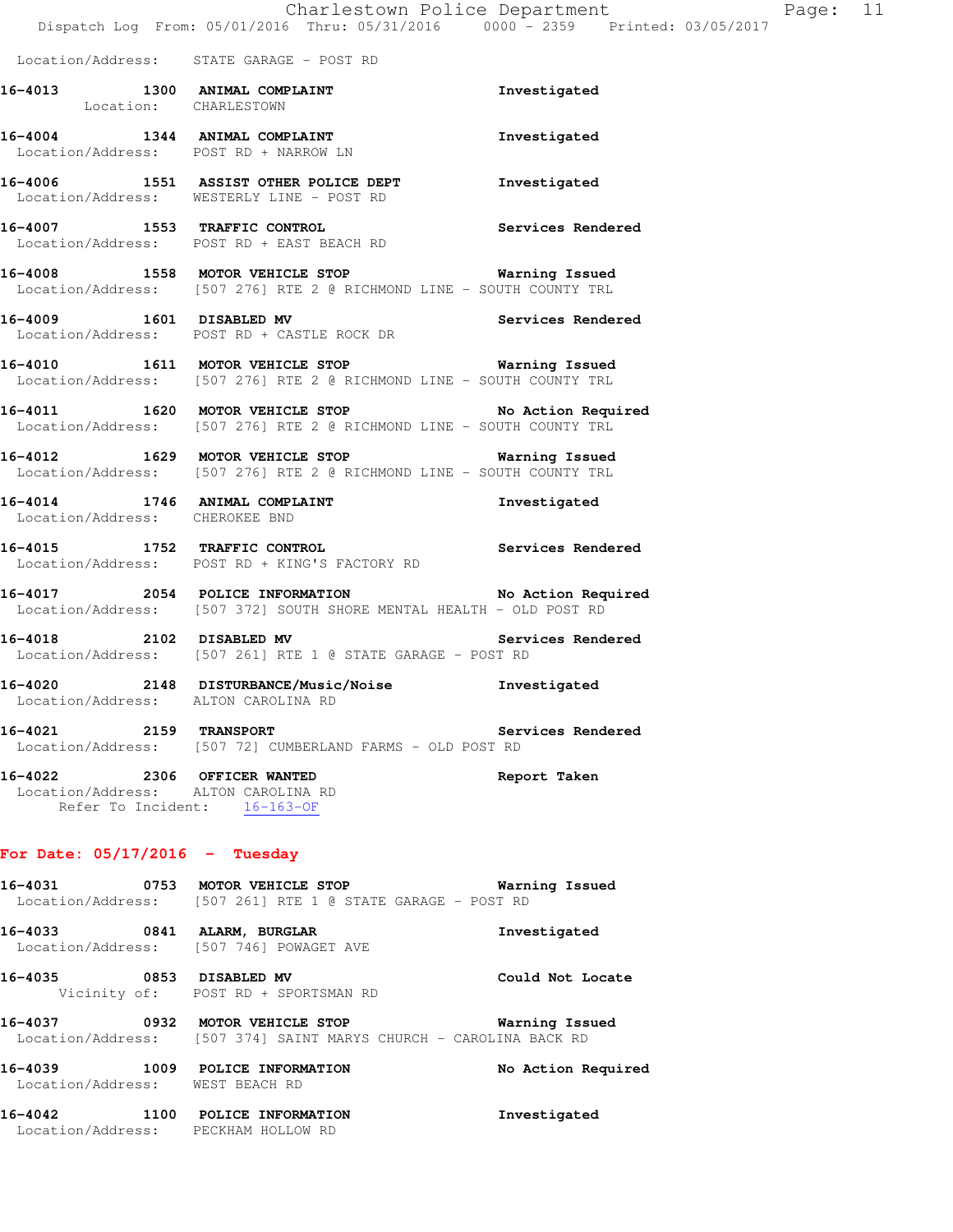**16-4043 1122 POLICE INFORMATION No Action Required**  Location/Address: [507 642] CHARLESTOWN POLICE DEPARTMENT - OLD POST RD

**16-4044 1130 ASSIST ELDERLY Services Rendered**  Location/Address: HOXSIE AVE

**16-4045 1150 POLICE INFORMATION Investigated**  Location/Address: [507 642] CHARLESTOWN POLICE DEPARTMENT - OLD POST RD

**16-4046 1236 MOTOR VEHICLE STOP Warning Issued**  Location/Address: POST RD + SOUTH COUNTY TRL

**16-4047 1252 MOTOR VEHICLE STOP Warning Issued**  Location/Address: KFR - POST RD

**16-4048 1328 MOTOR VEHICLE STOP Warning Issued**  Location/Address: SSMH - POST RD

**16-4049 1455 DISABLED MV Services Rendered**  Location/Address: WORDEN'S POND RD + SHANNOCK RD

16-4050 1507 ANIMAL COMPLAINT **16-4050** Services Rendered Location/Address: CHARLESTOWN - PERKINS LN

**16-4051 1555 ALARM, FIRE False Alarm**  Location/Address: WHIPPLE DR

**16-4053 1705 ROAD HAZARD/OBSTRUCTION Services Rendered**  Location/Address: SOUTH COUNTY TRL + CAROLINA BACK RD

**16-4054 1721 SERVE SUMMONS Unfounded**  Location/Address: RAILROAD AVE

**16-4055 1726 SUSPICIOUS ACTIVITY/VEHICLE Investigated**  Location: [507 334] AMTRAK RAILROAD - CAROLINA SECTION

**16-4056 1745 SERVE SUMMONS Services Rendered**  Location/Address: NARROW LN

**16-4057 1751 DISTURBANCE/Music/Noise Report Taken**  Location/Address: ALTON CAROLINA RD Refer To Incident: 16-164-OF

**16-4059 1800 SERVE SUMMONS Services Rendered**  Location/Address: [507 72] CUMBERLAND FARMS - OLD POST RD

**16-4060 1839 DISABLED MV Services Rendered**  Location/Address: [507 469] OLD MILL DINER - SOUTH COUNTY TRL

**16-4061 1850 OFFICER WANTED Investigated**  Location/Address: KING'S FACTORY RD

**16-4063 2110 POLICE INFORMATION No Action Required**  Location/Address: [507 372] SOUTH SHORE MENTAL HEALTH - OLD POST RD

### **For Date: 05/18/2016 - Wednesday**

 Location/Address: ALTON CAROLINA RD Refer To Incident: 16-165-OF

| 16-4073 | 0105 | MOTOR VEHICLE STOP<br>Location/Address: POST RD + NARROW LN                 | Warning Issued |                          |
|---------|------|-----------------------------------------------------------------------------|----------------|--------------------------|
| 16-4076 | 0144 | MOTOR VEHICLE STOP<br>Location/Address: CAROLINA BACK RD + SOUTH COUNTY TRL | Warning Issued |                          |
| 16-4077 | 0244 | ALARM, FIRE<br>Location/Address: SEA BREEZE AVE                             |                | Building Checked/Secured |
| 16-4078 | 0737 | POLICE INFORMATION                                                          | Investigated   |                          |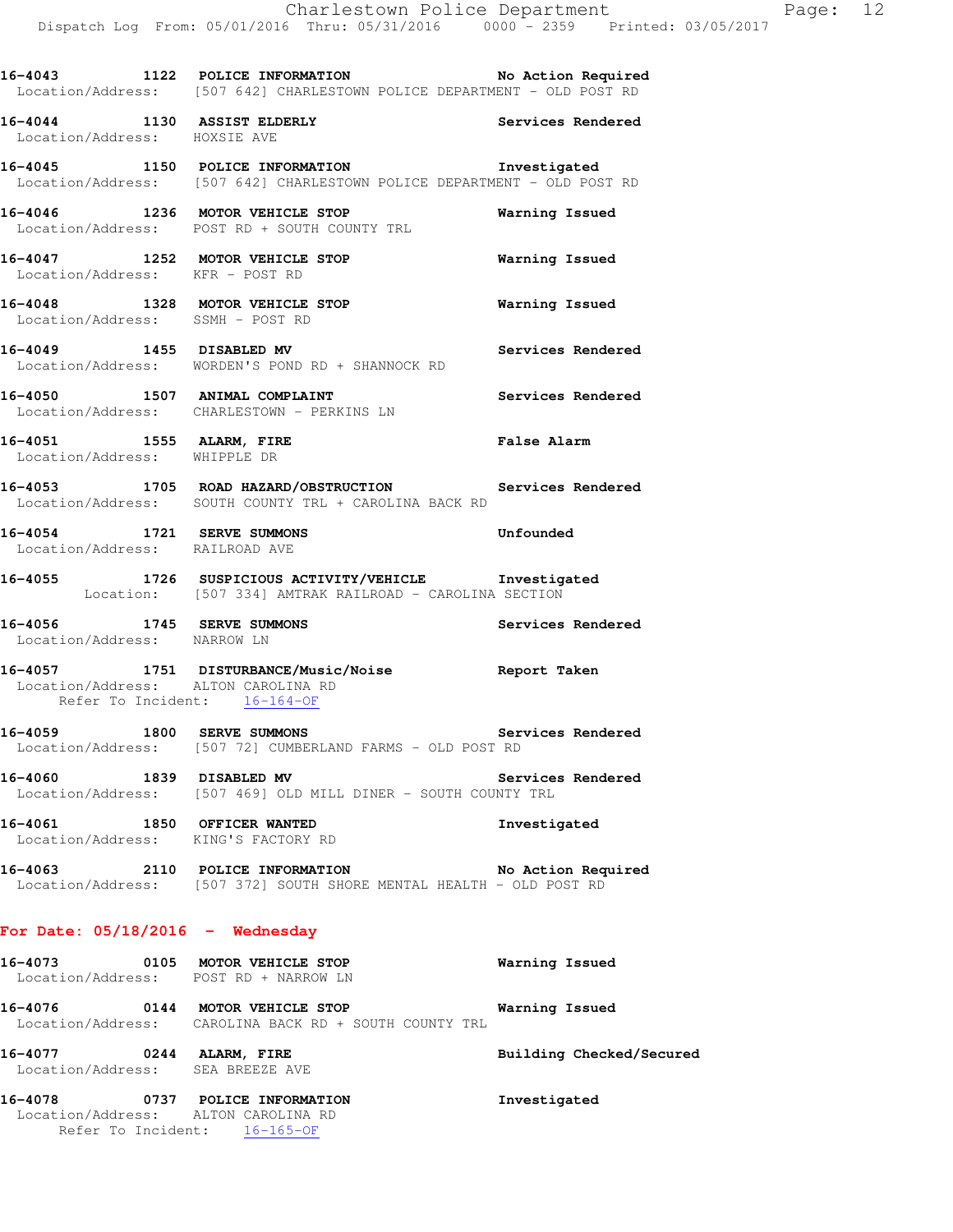**16-4079 0814 TRAFFIC CONTROL No Action Required**  Location/Address: [507 19] CHARLESTOWN ELEMENTARY SCHOOL - CAROLINA BACK RD **16-4085 1000 WELL BEING CHECK Services Rendered**  Location/Address: LAUREL RD **16-4086 1010 OFFICER WANTED Investigated**  Location/Address: SOUTH COUNTY TRL **16-4087 1038 ANNOYING PHONE CALLS No Action Required**  Location/Address: CEDAR RD **16-4088 1101 OFFICER WANTED Investigated**  Location/Address: [507 642] CHARLESTOWN POLICE DEPARTMENT - OLD POST RD **16-7400 1106 COMPLAINT Investigated**  Location/Address: [507 46] WASHINGTON TRUST COMPANY - OLD POST RD Refer To Summons: 16-156-AR Summons: ROUNSEVILLE, MARSHALL S Address: 72 SAMUEL RODMAN ST SOUTH KINGSTOWN, RI Age: 37 Charges: OBT/ MONEY-FALSE PRETENSE/PERSONATION/U \$1500 Refer To Incident: 16-316-OF **16-4090 1130 FOUND/LOST PROPERTY Services Rendered**  Location/Address: [507 642] CHARLESTOWN POLICE DEPARTMENT - OLD POST RD **16-4091 1138 DISTURBANCE/Music/Noise Building Checked/Secured**  Location/Address: [507 1] CHARLESTOWN TOWN HALL - SOUTH COUNTY TRL 16-4126 1226 ANIMAL COMPLAINT **Investigated**  Location/Address: CHARLESTOWN - SOUTH COUNTY TRL **16-4092 1227 MOTOR VEHICLE STOP Warning Issued**  Location/Address: POST RD + E BEACH RD **16-4093 1237 DISABLED MV Services Rendered**  Location/Address: POST RD + HOXSIE AVE **16-4094 1332 LARCENY Investigated**  Location/Address: RAM ISLAND RD Refer To Incident: 16-167-OF **16-4095 1348 POLICE INFORMATION Report Taken**  Location/Address: [507 642] CHARLESTOWN POLICE DEPARTMENT - OLD POST RD Refer To Incident: 16-166-OF **16-4096 1403 SERVE WARRANT Transported to Hospital**  Location/Address: SHANNOCK RD Refer To Arrest: 16-54-AR Arrest: CHISHOLM, BRIAN S Address: 1190 SHANNOCK RD CHARLESTOWN, RI Age: 23<br>Charges: MAI MANUFAC/POSS/DELIVER SCH 1/II - MARIJUANA MANUFAC/POSS/DELIVER SCH 1/II - ECSTASY/MDMA MANUFAC/POSS/DELIVER SCH 1/II - ECSTASY/MDMA MANUFAC/POSS/DELIVER SCH 1/II - MARIJUANA MANUFAC/POSS/DELIVER SCH 1/II - AMPHETAMINE **16-4097 1411 ANIMAL COMPLAINT Services Rendered**  Location/Address: OLD CAROLINA BACK RD **16-4098 1519 ANIMAL COMPLAINT Investigated**  Location/Address: STILL WATER RD **16-4101 1619 TRAFFIC CONTROL No Action Required**  Location/Address: [507 260] RTE 1 @ GENERAL STANTON - POST RD **16-4103 1645 DISTURBANCE/Music/Noise Could Not Locate**  Location/Address: BUCKEYE BROOK RD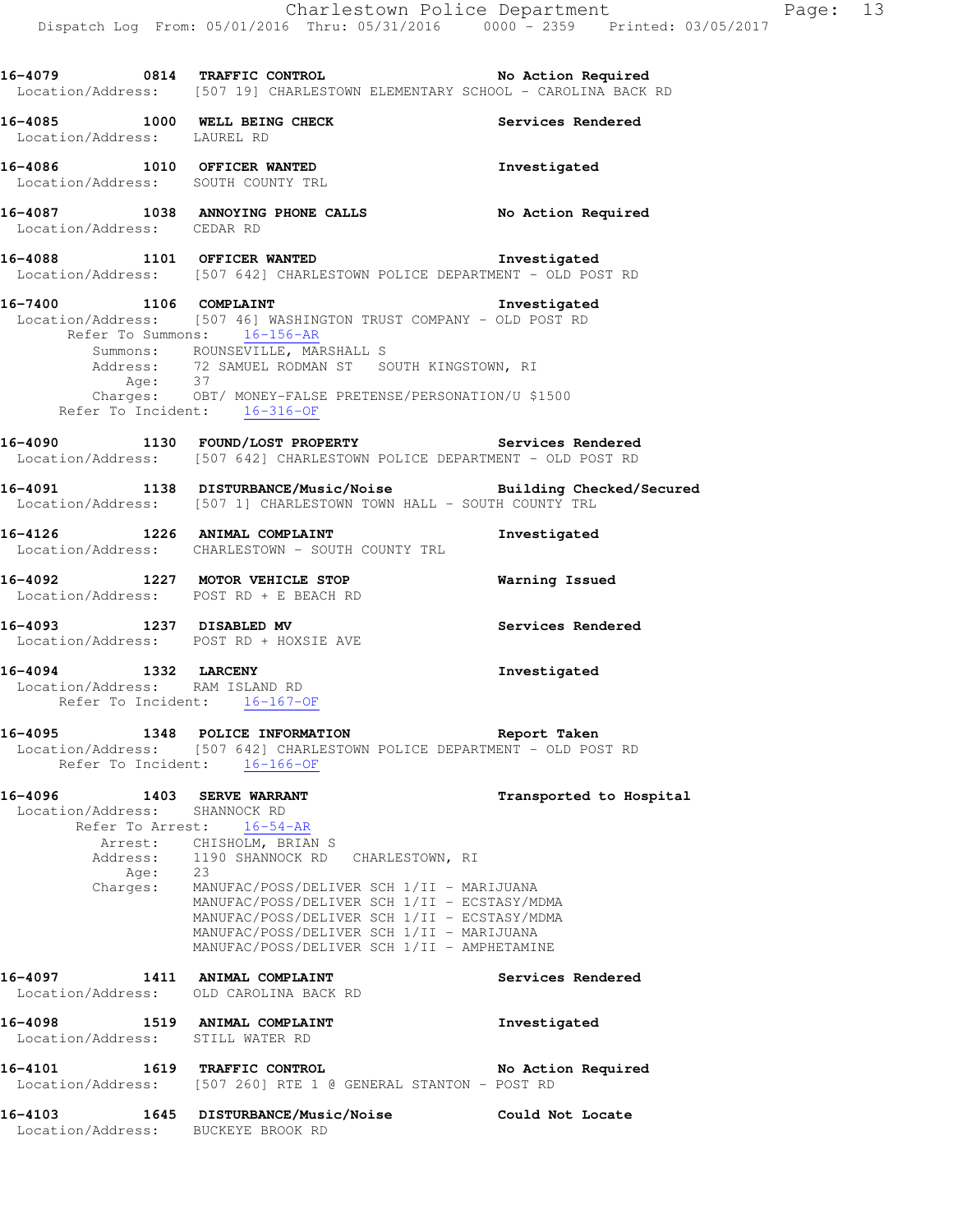| Location/Address: CHARLES AVE                                                        | 16-4104 1700 ANNOYING PHONE CALLS No Action Required                                                                                                         |                    |
|--------------------------------------------------------------------------------------|--------------------------------------------------------------------------------------------------------------------------------------------------------------|--------------------|
|                                                                                      | 16-4105 1735 MOTOR VEHICLE STOP 6 Warning Issued<br>Location/Address: POST RD + PROSSER TRL                                                                  |                    |
|                                                                                      | 16-4106 1949 FOUND/LOST PROPERTY The Report Taken<br>Location/Address: [507 642] CHARLESTOWN POLICE DEPARTMENT - OLD POST RD<br>Refer To Incident: 16-168-OF |                    |
|                                                                                      | 16-4107 1956 MOTOR VEHICLE STOP <b>Investigated</b><br>Location/Address: SOUTH COUNTY TRL + MAPLE LAKE FARM RD                                               |                    |
| For Date: $05/19/2016$ - Thursday                                                    |                                                                                                                                                              |                    |
|                                                                                      | 16-4111 0041 OFFICER WANTED<br>Location/Address: OLD POST RD                                                                                                 | Could Not Locate   |
|                                                                                      | 16-4113 0122 MOTOR VEHICLE STOP<br>Location/Address: POST RD + PROSSER TRL                                                                                   | Citation Issued    |
|                                                                                      | 16-4116 0304 OFFICER WANTED<br>Location/Address: TOCKWOTTEN COVE RD                                                                                          | Investigated       |
|                                                                                      | 16-4117 0540 TRAFFIC CONTROL<br>Location/Address: POST RD + PROSSER TRL                                                                                      | No Action Required |
| 16-4119 0558 MVA - Minor<br>Location/Address: POST RD<br>Refer To Accident: 16-54-AC |                                                                                                                                                              | Investigated       |
|                                                                                      | 16-4121 0756 TRAFFIC CONTROL 2000 No Action Required<br>Location/Address: [507 15] CASTLEROCK CONDOMINIUMS - CASTLE ROCK DR                                  |                    |
|                                                                                      | 16-4123 0848 TRANSPORT 16-4123<br>Location/Address: [507 642] CHARLESTOWN POLICE DEPARTMENT - OLD POST RD                                                    |                    |
|                                                                                      | 16-4124 0943 ALARM, BURGLAR<br>Location/Address: CEDAR RD                                                                                                    | Investigated       |
|                                                                                      | 16-4125 1116 MOTOR VEHICLE COMPLAINT Could Not Locate<br>Location/Address: CAROLINA BACK RD + SOUTH COUNTY TRL                                               |                    |
|                                                                                      | 16-4127 1315 BURGLARY (B & E)<br>Location/Address: WEST BEACH RD<br>Refer To Incident: 16-169-OF                                                             | Report Taken       |
|                                                                                      | 16-4128 1526 MOTOR VEHICLE STOP 6 Citation Issued<br>Location/Address: [507 261] RTE 1 @ STATE GARAGE - POST RD                                              |                    |
|                                                                                      | 16-4130 1541 MOTOR VEHICLE STOP<br>Location/Address: POST RD + TAMANACO DR                                                                                   | Citation Issued    |
|                                                                                      | 16-4131 1543 TRAFFIC CONTROL 1543 Services Rendered<br>Location/Address: SOUTH KINGSTOWN LINE - POST RD                                                      |                    |
|                                                                                      | 16-4132 1604 POLICE INFORMATION<br>Location/Address: [507 642] CHARLESTOWN POLICE DEPARTMENT - OLD POST RD                                                   | No Action Required |
|                                                                                      | 16-4133 1607 MOTOR VEHICLE STOP 16-4133<br>Location/Address: POST RD + TAMANACO DR                                                                           |                    |
| 16-4134 1710 SHOPLIFTING                                                             | Location/Address: [507 80] FANTASTIC UMBRELLA FACTORY - OLD POST RD<br>Refer To Arrest: 16-55-AR<br>Arrest Expunged                                          | Arrest(s) Made     |
| Location/Address: LIISA DR                                                           | 16-4135 1740 ASSIST CITIZEN                                                                                                                                  | Services Rendered  |
|                                                                                      |                                                                                                                                                              |                    |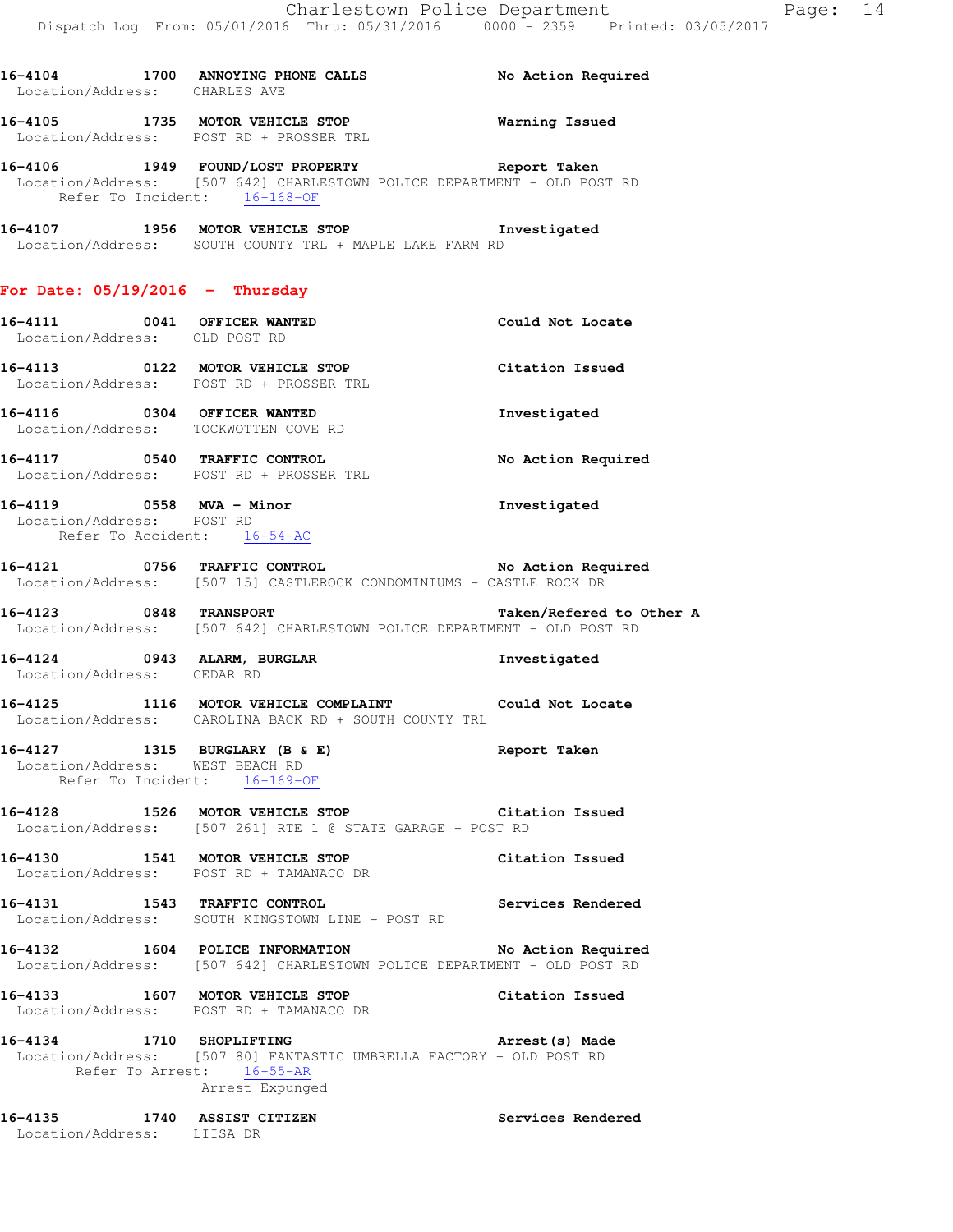| 16-4136<br>Location/Address: | 1747 | MOTOR VEHICLE STOP<br>POST RD + TAMANACO DR                 | Warning Issued     |
|------------------------------|------|-------------------------------------------------------------|--------------------|
| 16-4137<br>Location/Address: | 1823 | MOTOR VEHICLE STOP<br>TAMANACO DR                           | Warning Issued     |
| 16-4139<br>Location/Address: | 2025 | TRAFFIC CONTROL<br>SOUTH COUNTY TRL + CAROLINA BACK RD      | No Action Required |
| 16-4140<br>Location/Address: | 2028 | SUSPICIOUS ACTIVITY/VEHICLE<br>RAILROAD AVE                 | Investigated       |
| 16-4141<br>Location/Address: | 2038 | MOTOR VEHICLE STOP<br>OLD POST RD + MATUNUCK SCHOOLHOUSE RD | Warning Issued     |
| 16-4142<br>Location/Address: | 2054 | HOUSE CHECK<br>WEST BEACH RD                                | Investigated       |

# **For Date: 05/20/2016 - Friday**

|                                                           | Location/Address: [507 57] BREEZY ACRES MINI GOLF - POST RD                                                                            |              |
|-----------------------------------------------------------|----------------------------------------------------------------------------------------------------------------------------------------|--------------|
|                                                           | 16-4152 0806 TRAFFIC CONTROL No Action Required<br>Location/Address: [507 15] CASTLEROCK CONDOMINIUMS - CASTLE ROCK DR                 |              |
| Location/Address: LAURI DR                                | 16-4155 1115 ASSIST CITIZEN Could Not Locate                                                                                           |              |
|                                                           | 16-4156 1120 ASSIST OTHER POLICE DEPT Could Not Locate Location/Address: SENECA TRL                                                    |              |
| Location/Address: WEST BEACH RD                           | 16-4157 1133 BURGLARY (B & E)<br>Refer To Incident: 16-171-OF                                                                          | Report Taken |
| Refer To Incident: 16-170-OF                              | 16-4158   1144   DOMESTIC/Assault/Diso/Other   Report Taken   Location/Address:   BURDICKVILLE RD                                      |              |
|                                                           | 16-4159 1251 ANIMAL COMPLAINT Services Rendered<br>Vicinity of: [507 260] RTE 1 @ GENERAL STANTON - POST RD                            |              |
| Refer To Incident: 16-172-OF                              | 16-4160 1314 MVA - Minor 120 16-4160<br>Location/Address: [507 235] NINIGRET INN - PROSSER TRL                                         |              |
|                                                           | 16-4163 1645 MOTOR VEHICLE STOP 16-4163<br>Location/Address: OLD MILL RD + SOUTH COUNTY TRL                                            |              |
|                                                           | 16-4165 1728 ASSIST OTHER TOWN DEPT No Action Required<br>Vicinity of: [507 612] NINIGRET PARK - LITTLE NINI POND REST ROOMS - PARK LN |              |
|                                                           | 16-4166 1857 DRIVING WHILE INTOXICATED Investigated<br>Location/Address: [507 208] HITCHING POST - POST RD                             |              |
| 16-4167 1924 BURGLARY (B & E)                             | Location/Address: EAST BEACH RD<br>Refer To Incide:<br>Refer To Incident: 16-174-OF                                                    | Investigated |
| Refer To Accident: 16-56-AC                               | 16-4168 2019 MVA - Minor<br>Location/Address: POST RD + SOUTH COUNTY TRL                                                               | Report Taken |
| 16-4169 2020 TRESPASSING<br>Location/Address: SHANNOCK RD | Refer To Incident: 16-175-OF                                                                                                           | Investigated |

**16-4170 2026 MVA - Minor Report Taken**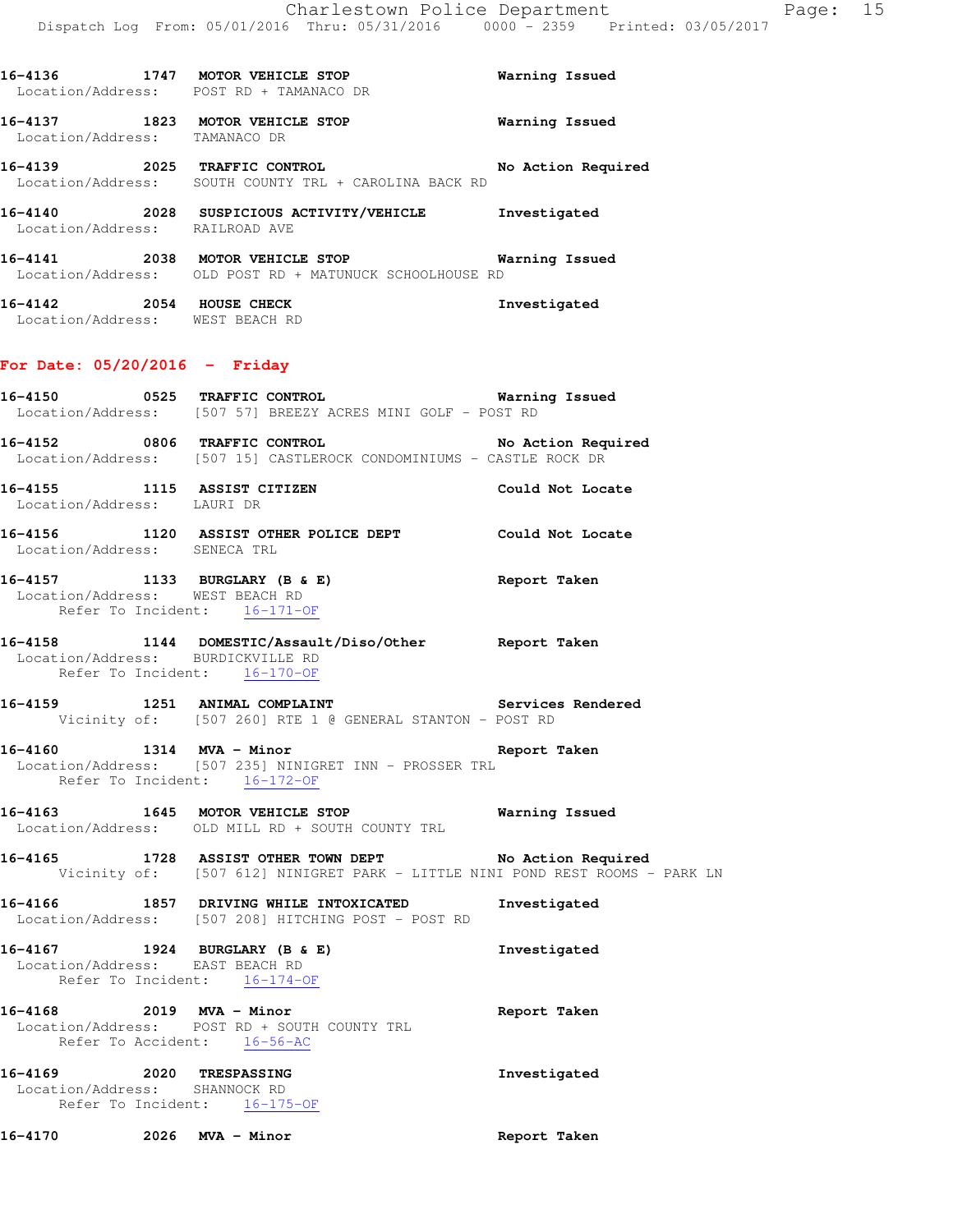| 16-4171<br>Refer To Accident: |      | $2030$ MVA - Minor<br>Location/Address: POST RD + FALCONE LN<br>$16 - 55 - AC$ | Report Taken |
|-------------------------------|------|--------------------------------------------------------------------------------|--------------|
| 16-4172<br>Location/Address:  | 2251 | DISTURBANCE/Music/Noise<br>WEST BEACH RD                                       | Investigated |
| 16-4173<br>Location/Address:  | 2305 | WELL BEING CHECK<br>SCAPA FLOW RD                                              | Unfounded    |
| 16-4174<br>Location/Address:  | 2347 | DISTURBANCE/Music/Noise<br>WEST BEACH RD                                       | Investigated |

**16-4176 2358 MOTOR VEHICLE STOP Warning Issued**  Location/Address: WEST BEACH RD + SEA BREEZE AVE

#### **For Date: 05/21/2016 - Saturday**

- **16-4178 0121 MOTOR VEHICLE STOP Warning Issued**  Location/Address: [507 843] ATLANTIC MEDICAL GROUP - OLD POST RD
- **16-4180 0443 ALARM, BURGLAR Building Checked/Secured**  Location/Address: [507 12] CAROLINA POST OFFICE - ALTON CAROLINA RD
- **16-4183 1016 MOTOR VEHICLE STOP Warning Issued**  Location/Address: POST RD + KING'S FACTORY RD
- **16-4185 1119 POLICE INFORMATION Investigated**  Location/Address: [507 21] BURLINGAME STATE PARK - CAMPING AREA - BURLINGAME STATE PARK RD
- **16-4186 1123 BURGLARY (B & E) Report Taken**  Location/Address: WEST BEACH RD Refer To Incident: 16-176-OF
- **16-4187 1348 MOTOR VEHICLE STOP Warning Issued**  Location/Address: [507 261] RTE 1 @ STATE GARAGE - POST RD
- **16-4188 1413 MOTOR VEHICLE STOP Arrest(s) Made**  Location/Address: [507 260] RTE 1 @ GENERAL STANTON - POST RD
- **16-4189 1639 MOTOR VEHICLE STOP Warning Issued**  Vicinity of: SAND PLAIN RD
- 16-4191 1725 COMPLAINT **16-4191** Services Rendered Location/Address: [507 31] BLUE SHUTTERS BEACH - EAST BEACH RD
- **16-4193 1900 BURGLARY (B & E) Report Taken**  Location/Address: WEST BEACH RD Refer To Incident: 16-177-OF
- **16-4196 2050 ANIMAL COMPLAINT Investigated**  Location/Address: CRESTWOOD LN
- **16-4197 2121 ALARM, BURGLAR Building Checked/Secured**  Location/Address: [507 88] EAST WEST MARKET - POST RD
- **16-4198 2201 DISTURBANCE/Music/Noise Investigated**  Location/Address: [507 64] RATHSKELLER RESTAURANT - OLD COACH RD

#### **For Date: 05/22/2016 - Sunday**

- **16-4199 0035 POLICE INFORMATION Services Rendered**  Location/Address: [507 64] RATHSKELLER RESTAURANT - OLD COACH RD
- **16-4200 0045 DIS CONDUCT / FIGHT Peace Restored**  Location/Address: POST RD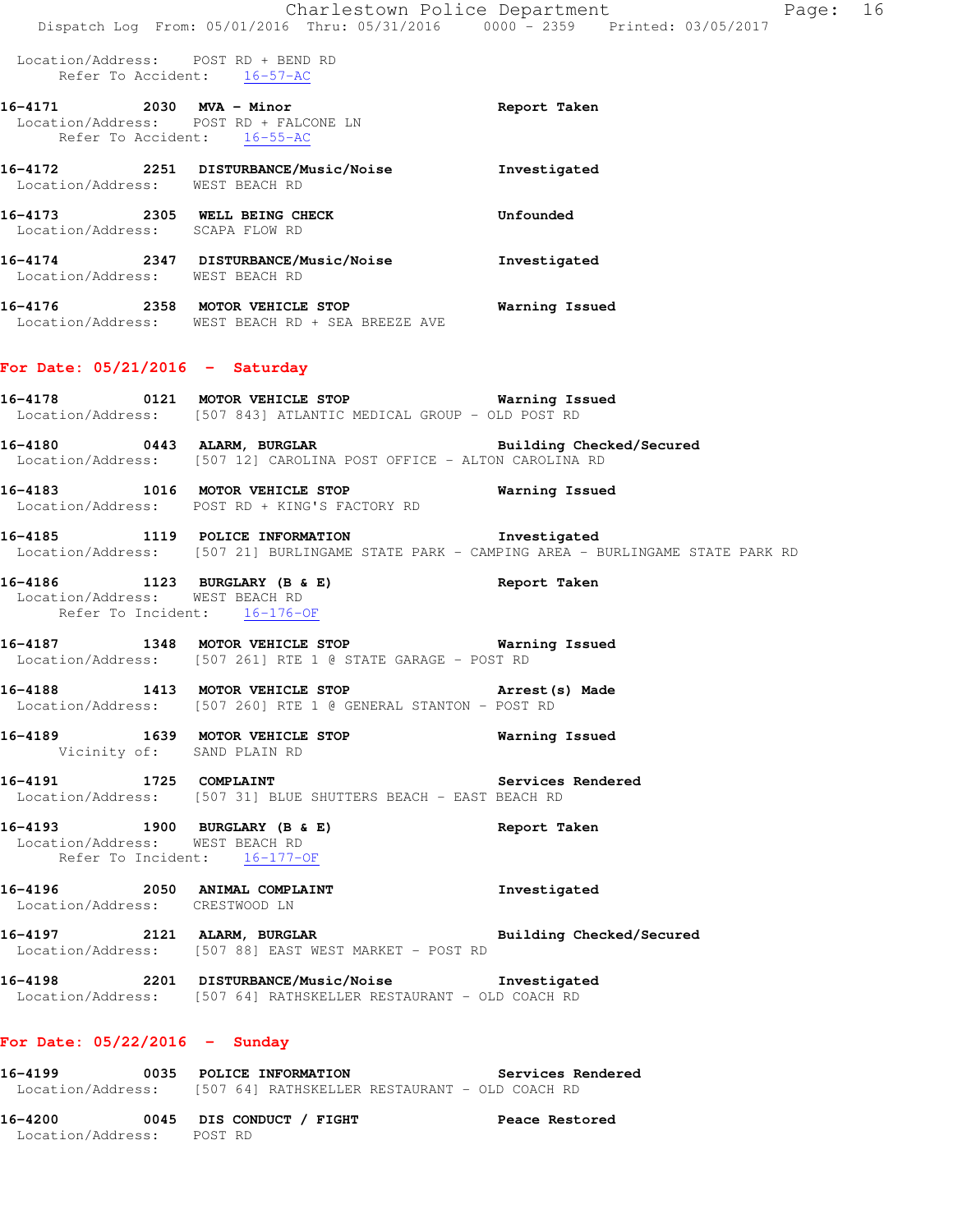**16-4208 0721 BURGLARY (B & E) Investigated**  Location/Address: OLD POST RD Refer To Incident: 16-178-OF

**16-4209 0816 FIRE, OTHER Investigated**  Location/Address: SHUMANKANUC HILL RD

**16-4211 1106 MOTOR VEHICLE STOP Warning Issued**  Location/Address: [507 303] RTE 1 @ SOUTH SHORE MENTAL HEALTH - POST RD

**16-4213 1424 MVA - Minor Transported to Hospital**  Vicinity of: OLD POST RD + NARROW LN Refer To Accident: 16-58-AC

**16-4214 1431 JUVENILE OFFENSES Could Not Locate**  Location/Address: OLD SHANNOCK RD

**16-4215 1522 ROAD HAZARD/OBSTRUCTION Removed Hazard**  Location/Address: SOUTH COUNTY TRL + JACOB PERRY DR

**16-4217 1722 TRAFFIC CONTROL Services Rendered**  Location/Address: POST RD + PROSSER TRL

**16-4218 1802 TRESPASSING Report Taken**  Location/Address: SHANNOCK RD Refer To Incident: 16-179-OF

**16-4219 2015 ANIMAL COMPLAINT Investigated**  Location/Address: CHARLESTOWN BEACH RD

#### **For Date: 05/23/2016 - Monday**

**16-4223 0015 MVA - W/Injury/Fluid/Hazard Investigated**  Location/Address: POST RD + SOUTH COUNTY TRL Refer To Accident: 16-59-AC

**16-4224 0158 TRANSPORT Services Rendered**  Location/Address: [507 642] CHARLESTOWN POLICE DEPARTMENT - OLD POST RD

**16-4226 0258 FIRE, STRUCTURE Report Taken**  Location/Address: BOTKA DR Refer To Incident: 16-180-OF

**16-4228 0806 FIRE, STRUCTURE Extinquished**  Location/Address: BOTKA DR

**16-4229 0830 FOLLOW-UP INVESTIGATION Services Rendered**  Location/Address: [507 864] STATE OF RHODE ISLAND DOT GARAGE - CROSS MILLS RD

**16-4231 1127 WARRANT ARREST Arrest(s) Made**  Location/Address: [507 321] CHARLESTOWN BEACH - CHARLESTOWN BEACH RD Refer To Incident: 16-167-OF Refer To Arrest: 16-56-AR Arrest: DOUGLAS, PAUL H Address: 261A HATCHERY RD N KINGSTOWN, RI Age: 37 Charges: FORGERY AND COUNTERFEITING IN GENERAL

**16-4232 1237 SUSPICIOUS ACTIVITY/VEHICLE Report Taken**  Location/Address: NARROW LN Refer To Incident: 16-181-OF

**16-4233 1244 TRANSPORT Services Rendered**  Location/Address: [507 642] CHARLESTOWN POLICE DEPARTMENT - OLD POST RD

**16-4234 1345 ROAD HAZARD/OBSTRUCTION Taken/Refered to Other A**  Vicinity of: WILDFLOWER RD + FOSTER DR

**16-4235 1427 MOTOR VEHICLE COMPLAINT Could Not Locate**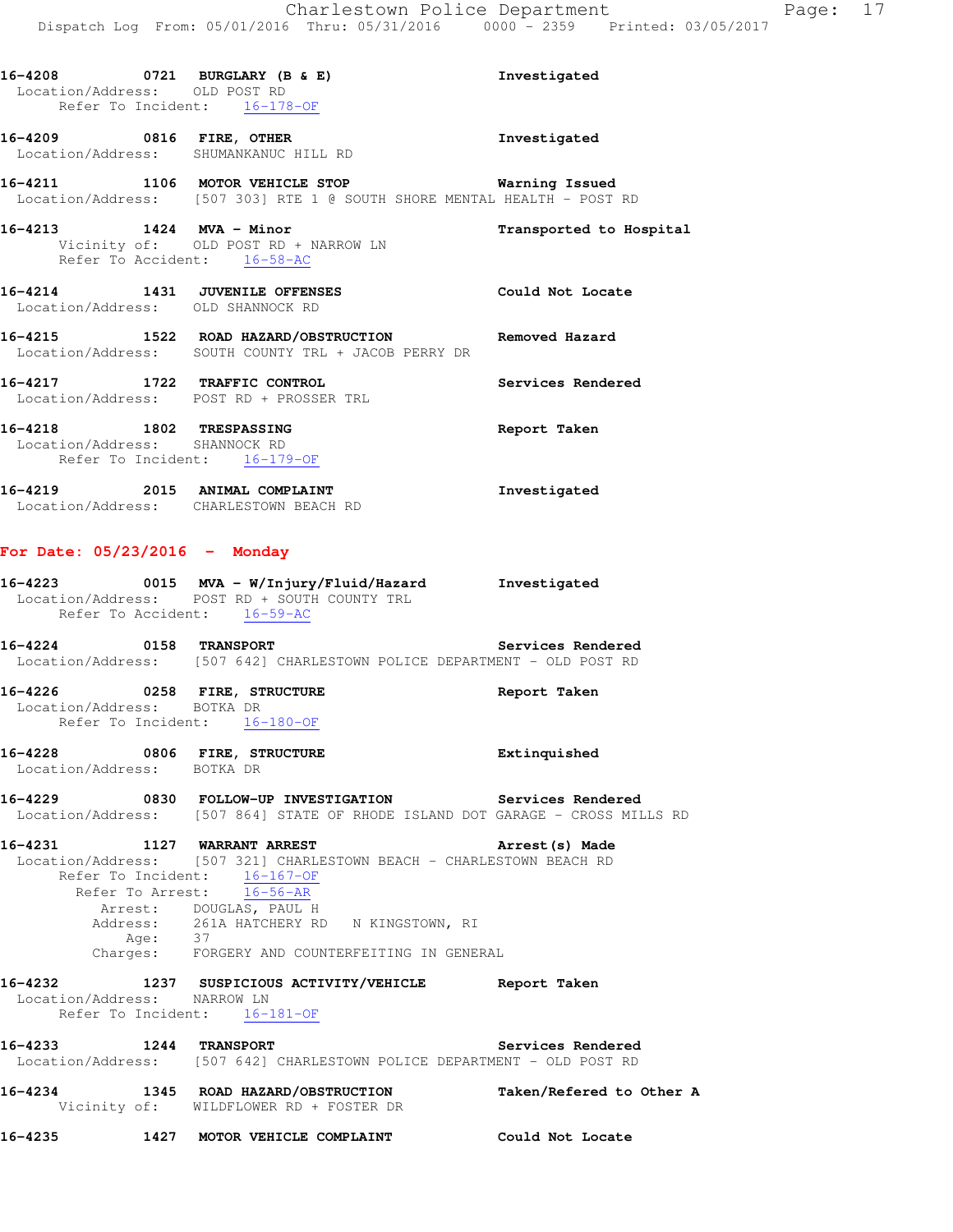|  |                                                | Charlestown Police Department |  |                                 | Page: 18 |  |
|--|------------------------------------------------|-------------------------------|--|---------------------------------|----------|--|
|  | Dispatch Log From: 05/01/2016 Thru: 05/31/2016 |                               |  | 0000 - 2359 Printed: 03/05/2017 |          |  |

Location/Address: [507 100] RTE 1 @ FIORES - POST RD

**16-4236 1518 CIVIL MATTER Could Not Locate**  Location/Address: OLD COACH RD

**16-4237 1558 MOTOR VEHICLE STOP Warning Issued**  Location/Address: [507 66] WILLOWS RESORT - POST RD **16-4239 1646 ALARM, BURGLAR Investigated** 

 Location/Address: OCEAN VIEW AVE **16-4241 1743 OFFICER WANTED Investigated**  Location/Address: BISCUIT CITY RD **16-4242 1851 SUSPICIOUS ACTIVITY/VEHICLE Investigated** 

 Location/Address: SURFSIDE AVE + WEST BEACH RD **16-4245 2007 MOTOR VEHICLE STOP Citation Issued**  Location/Address: POST RD + TAMANACO DR

**16-4249 2308 DISTURBANCE/Music/Noise Peace Restored**  Location/Address: CHARLESTOWN BEACH RD

#### **For Date: 05/24/2016 - Tuesday**

| 16-4250 0024 OFFICER WANTED<br>Location/Address: SECOND ST<br>Refer To Incident: 16-183-OF |                                                                                                                                     | Investigated          |
|--------------------------------------------------------------------------------------------|-------------------------------------------------------------------------------------------------------------------------------------|-----------------------|
|                                                                                            | 16-4254 0753 MOTOR VEHICLE STOP<br>Location: [507 261] RTE 1 @ STATE GARAGE                                                         | <b>Warning Issued</b> |
|                                                                                            | 16-4256 0843 FOLLOW-UP INVESTIGATION Investigated<br>Location/Address: SECOND ST                                                    |                       |
|                                                                                            | 16-4257 0848 MOTOR VEHICLE STOP Warning<br>Location/Address: [507 260] RTE 1 @ GENERAL STANTON - POST RD                            | <b>Warning Issued</b> |
|                                                                                            | 16-4258 0903 TRAFFIC CONTROL 16-4258 Investigated<br>Location/Address: [507 19] CHARLESTOWN ELEMENTARY SCHOOL - CAROLINA BACK RD    |                       |
| Location/Address: LAURI DR                                                                 | 16-4259 0916 FOLLOW-UP INVESTIGATION                                                                                                | Investigated          |
| Location/Address: OLD COACH RD                                                             | 16-4261 0947 ROAD HAZARD/OBSTRUCTION Investigated                                                                                   |                       |
|                                                                                            | 16-4262 1212 PSYCHOLOGICAL EMERGENCY Transported to Hospital<br>Location/Address: [507 372] SOUTH SHORE MENTAL HEALTH - OLD POST RD |                       |
|                                                                                            | 16-4265<br>Location: CHARLESTOWN <b>Example 2018</b><br>Location: CHARLESTOWN                                                       |                       |
| 16-4264 1434 VANDALISM<br>Location/Address: NARROW LN<br>Refer To Incident: 16-186-OF      |                                                                                                                                     | Investigated          |
| 16-4266 1522 ANIMAL COMPLAINT<br>Location/Address: CHEROKEE BND                            |                                                                                                                                     | Investigated          |
|                                                                                            | 16-4267 1553 MOTOR VEHICLE STOP<br>Location/Address: SOUTH COUNTY TRL + BOTKA DR                                                    | <b>Warning Issued</b> |
|                                                                                            | 16-4270 1711 MOTOR VEHICLE COMPLAINT Unfounded<br>Location/Address: OLD POST RD + JOHNSON LN                                        |                       |
|                                                                                            | 16-4271 1723 MOTOR VEHICLE STOP<br>Location/Address: POST RD + SCHOOLHOUSE POND RD                                                  | <b>Warning Issued</b> |
| 16-4274 1931 MOTOR VEHICLE STOP                                                            |                                                                                                                                     | Warning Issued        |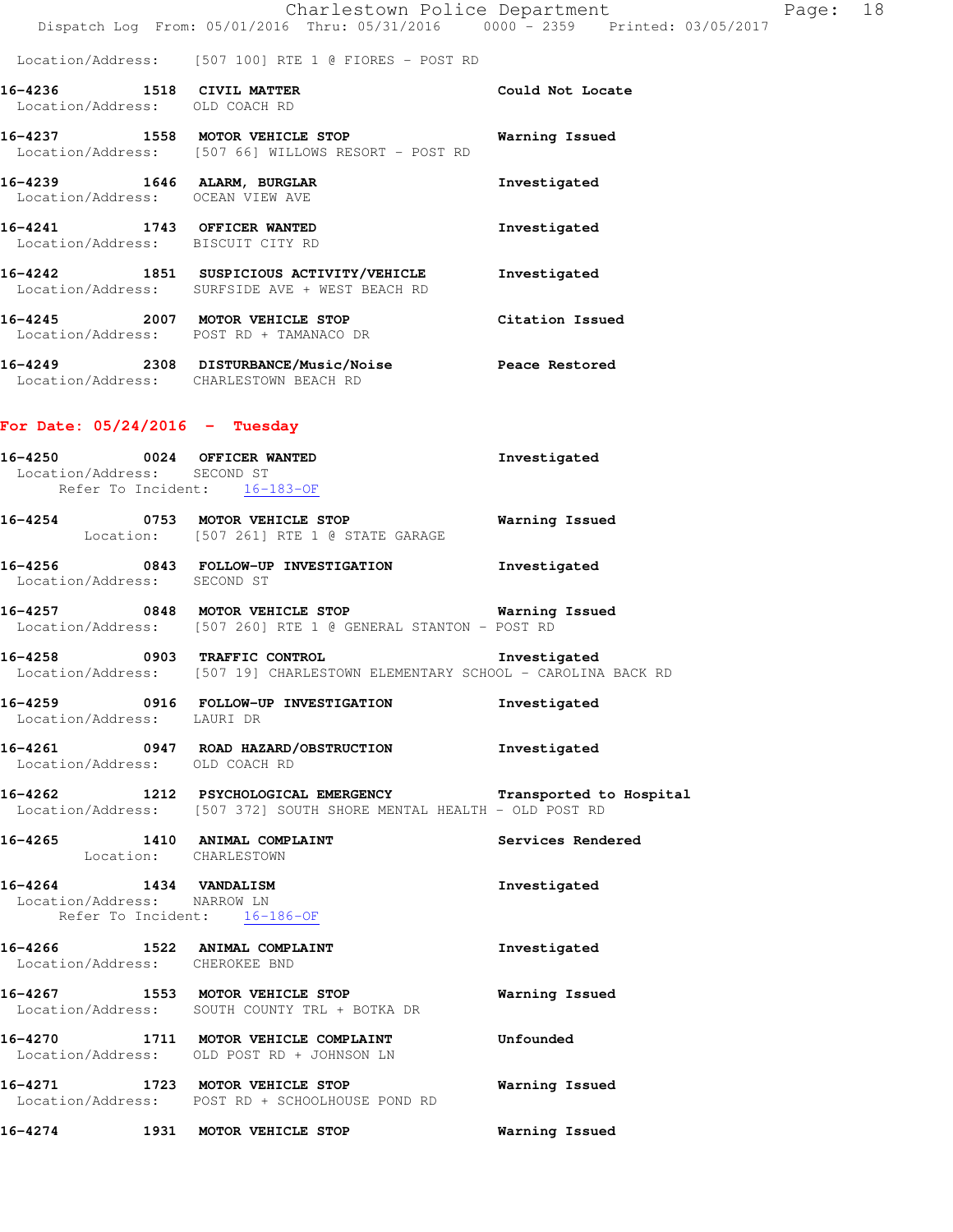|                                                |  |  | Charlestown Police Department   |  | Page: 19 |  |
|------------------------------------------------|--|--|---------------------------------|--|----------|--|
| Dispatch Log From: 05/01/2016 Thru: 05/31/2016 |  |  | 0000 - 2359 Printed: 03/05/2017 |  |          |  |

Location/Address: [507 864] STATE OF RHODE ISLAND DOT GARAGE - CROSS MILLS RD

**16-4275 2034 MOTOR VEHICLE STOP Warning Issued**  Location/Address: SHANNOCK RD

**16-4277 2105 TRAFFIC CONTROL No Action Required**  Location/Address: [507 260] RTE 1 @ GENERAL STANTON - POST RD

**16-4278 2113 MOTOR VEHICLE COMPLAINT Could Not Locate**  Location/Address: BUCKEYE BROOK RD

**16-4281 2246 POLICE INFORMATION No Action Required**  Location/Address: POST RD + WEST BEACH RD

**16-4282 2340 BURGLARY (Attempted B&E) Investigated**  Location/Address: MATUNUCK SCHOOLHOUSE RD Refer To Incident: 16-184-OF

**16-4283 2355 DISTURBANCE/Music/Noise Investigated**  Location/Address: MILL POND DR

#### **For Date: 05/25/2016 - Wednesday**

- **16-4284 0001 SUSPICIOUS ACTIVITY/VEHICLE Investigated**  Location/Address: WEST BEACH RD **16-4286 0056 BURGLARY (Attempted B&E) Investigated**  Location/Address: WEST BEACH RD Refer To Incident: 16-185-OF
- **16-4287 0125 MOTOR VEHICLE STOP Investigated**  Location/Address: POST RD + WILDFLOWER RD
- **16-4289 0652 FOLLOW-UP INVESTIGATION Investigated**  Location/Address: NARROW LN

**16-4291 0748 TRAFFIC CONTROL No Action Required**  Location/Address: [507 15] CASTLEROCK CONDOMINIUMS - CASTLE ROCK DR

**16-4293 0837 ASSIST OTHER AGENCY Services Rendered**  Location/Address: [507 19] CHARLESTOWN ELEMENTARY SCHOOL - CAROLINA BACK RD

**16-4296 1236 DISABLED MV Services Rendered**  Location/Address: POST RD + WEST BEACH RD

**16-4297 1237 MOTOR VEHICLE COMPLAINT Could Not Locate**  Location/Address: TOCKWOTTEN COVE RD

**16-4300 1522 LARCENY Investigated**  Location/Address: RIDGEWOOD RD

**16-4302 1644 TRAFFIC CONTROL No Action Required**  Location/Address: [507 261] RTE 1 @ STATE GARAGE - POST RD

**16-4304 1716 SUSPICIOUS ACTIVITY/VEHICLE Investigated**  Location/Address: ALTON CAROLINA RD + CAROLINA BACK RD

**16-4307 1851 WELL BEING CHECK Investigated**  Location/Address: [507 874] EAST QUAIL RUN

**16-4308 2054 SUSPICIOUS ACTIVITY/VEHICLE Investigated**  Vicinity of: [507 221] SHERMAN'S AUTO BODY INC - SOUTH COUNTY TRL

**16-4309 2115 MOTOR VEHICLE STOP Warning Issued**  Location/Address: OLD POST RD + KLONDIKE RD

**16-4310 2148 MOTOR VEHICLE STOP Citation Issued**  Location/Address: TOCKWOTTEN COVE RD

**16-4311 2319 SUSPICIOUS ACTIVITY/VEHICLE Unfounded**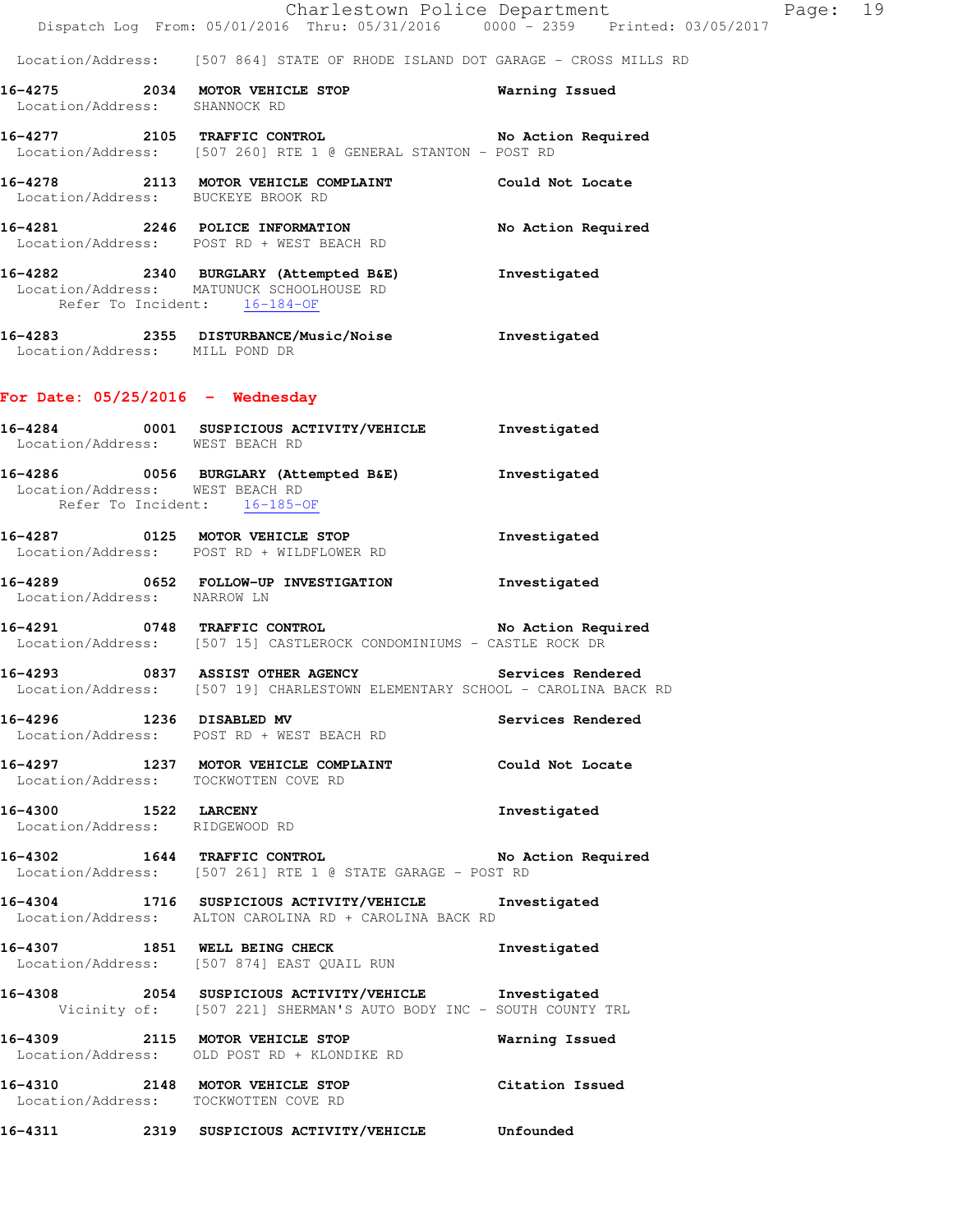Location/Address: [507 365] FAMOUS PIZZA - OLD POST RD

# **For Date: 05/26/2016 - Thursday**

|                                                                                   | 16-4318 0327 POLICE INFORMATION<br>Location/Address: [507 642] CHARLESTOWN POLICE DEPARTMENT - OLD POST RD                                                                        | Services Rendered                                                                                            |
|-----------------------------------------------------------------------------------|-----------------------------------------------------------------------------------------------------------------------------------------------------------------------------------|--------------------------------------------------------------------------------------------------------------|
|                                                                                   | 16-4319 0531 ANIMAL COMPLAINT<br>Unfounded<br>Location/Address: KING'S FACTORY RD                                                                                                 |                                                                                                              |
| Location/Address: OLD POST RD                                                     | 16-4321 0648 FIRE, STRUCTURE 10 Investigated                                                                                                                                      |                                                                                                              |
|                                                                                   | 16-4323 0753 TRAFFIC CONTROL No Action Required<br>Location/Address: [507 15] CASTLEROCK CONDOMINIUMS - CASTLE ROCK DR                                                            |                                                                                                              |
|                                                                                   | 16-4326 1225 SUSPICIOUS ACTIVITY/VEHICLE Investigated<br>Location/Address: SHUMANKANUC HILL RD                                                                                    |                                                                                                              |
| Location/Address: EAST BEACH RD                                                   | 16-4332 1512 POLICE INFORMATION Report Taken                                                                                                                                      |                                                                                                              |
|                                                                                   | 16-4334 1611 DISABLED MV 100 1nvestigated<br>Location/Address: [507 258] RTE 1 @ SOUTH KINGSTOWN LINE - POST RD                                                                   |                                                                                                              |
|                                                                                   | 16-4338 1927 PARKING VIOLATIONS Citation Issued<br>Location/Address: [507 321] CHARLESTOWN BEACH - CHARLESTOWN BEACH RD                                                           |                                                                                                              |
|                                                                                   | 16-4340 1947 TRAFFIC CONTROL 1999 Services Rendered<br>Location/Address: POST RD + PROSSER TRL                                                                                    |                                                                                                              |
|                                                                                   | 16-4341 2018 MOTOR VEHICLE STOP Citation Issued<br>Location/Address: POST RD + SCHOOLHOUSE POND RD                                                                                |                                                                                                              |
|                                                                                   | 16-4342 2103 ASSIST OTHER POLICE DEPT No Action Required<br>Vicinity of: [507 286] RTE 112 @ RICHMOND LINE - CAROLINA BACK RD                                                     |                                                                                                              |
| Location/Address: CHEROKEE BND                                                    | 16-4346 2230 ANIMAL COMPLAINT                                                                                                                                                     | Investigated                                                                                                 |
| Refer To Incident: 16-190-OF                                                      | 16-4347 2245 OFFICER WANTED<br>Location/Address: COLUMBIA HEIGHTS OVAL                                                                                                            | Investigated                                                                                                 |
| Location/Address: SANCTUARY RD                                                    | 16-4349 2359 SUSPICIOUS ACTIVITY/VEHICLE Investigated                                                                                                                             |                                                                                                              |
| For Date: $05/27/2016$ - Friday                                                   |                                                                                                                                                                                   |                                                                                                              |
|                                                                                   | 16-4352 0055 MOTOR VEHICLE STOP<br>Location/Address: POST RD + KING'S FACTORY RD                                                                                                  | No Action Required                                                                                           |
| 16-4353 0057 ASSIST CITIZEN<br>Location/Address: SANCTUARY RD<br>Refer To Arrest: | 16-57-AR<br>Arrest: PERRY, ALFRED<br>Address: 114 SANCTUARY RD CHARLESTOWN, RI<br>Age: 34<br>Charges: DOMESTIC-SIMPLE ASSAULT/BATTERY<br>POSSESSION OF SCHEDULE I, II, III, IV, V | Arrest (s) Made                                                                                              |
| 16-4355                                                                           | 0447 ALARM, BURGLAR<br>Location/Address: [507 440] DUDLEY LN                                                                                                                      | Building Checked/Secured                                                                                     |
| 16-4356                                                                           | 0708 ROAD HAZARD/OBSTRUCTION Thvestigated<br>Location/Address: [507 55] BRADFORD SPORTSMEN'S CLUB - ROSS HILL RD                                                                  |                                                                                                              |
| 16–4357                                                                           | 0712 ALARM, BURGLAR                                                                                                                                                               | Investigated<br>Location/Address: [507 530] NARRAGANSETT INDIAN FOUR WINDS COMMUNITY CENT - SOUTH COUNTY TRL |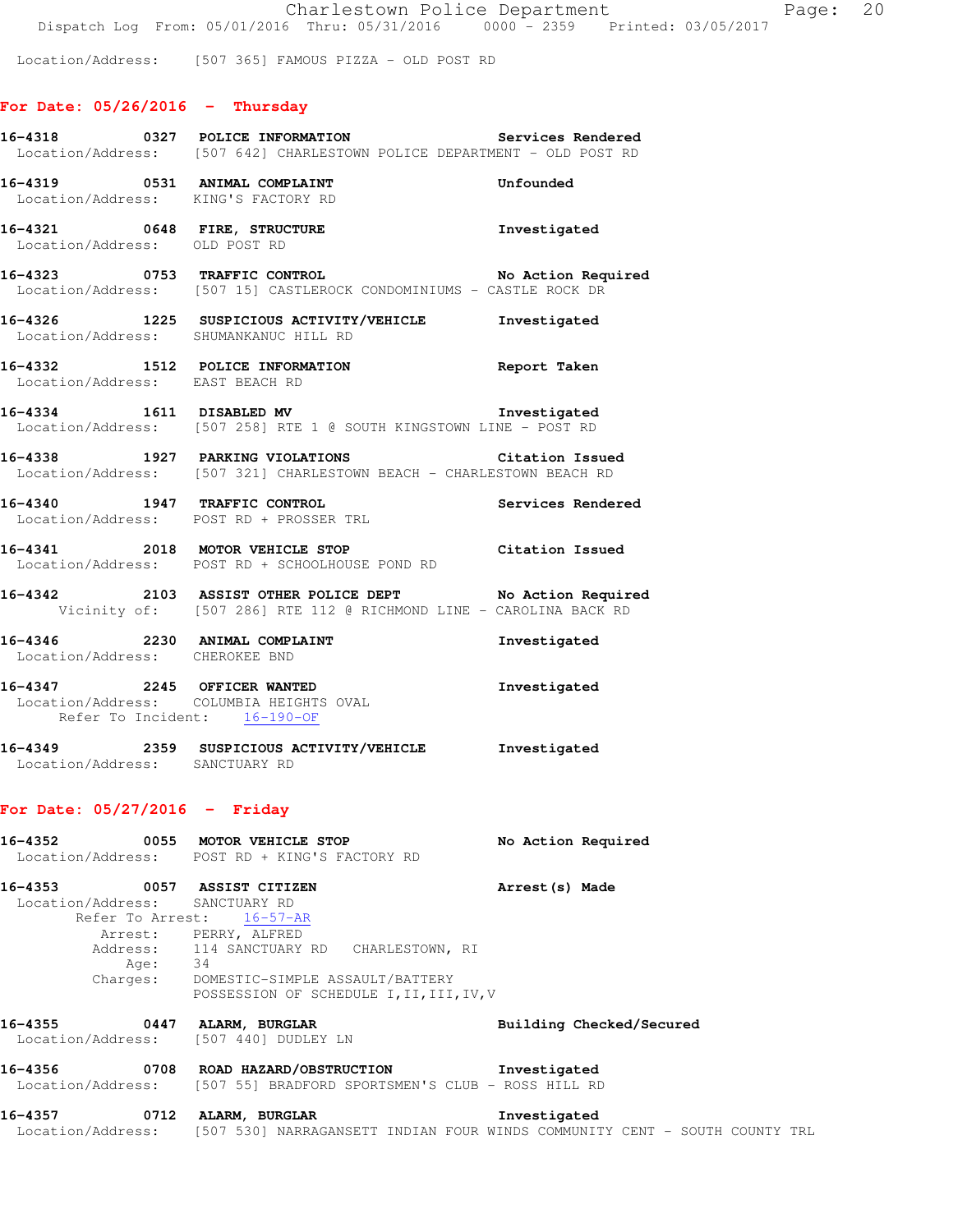|                               | 16-4358 0838 TRANSPORT<br>Location: SOUTH COUNTY COURTHOUSE                                                                                     | No Action Required |
|-------------------------------|-------------------------------------------------------------------------------------------------------------------------------------------------|--------------------|
| Location/Address: POST RD     | 16-4360 0922 MOTOR VEHICLE STOP 6 Warning Issued                                                                                                |                    |
|                               | 16-4361 0937 BURGLARY (B & E) Report Taken<br>Location/Address: EAST BEACH RD<br>Refer To Incident: 16-191-OF                                   |                    |
|                               | 16-4364 1012 BURGLARY (B & E)<br>Location/Address: SURFSIDE AVE<br>Refer To Incident: 16-192-OF                                                 | Investigated       |
|                               | 16-4366 1248 MVA - Minor Report Taken<br>Location/Address: [507 44] KINGSTON PIZZA - OLD POST RD<br>Refer To Accident: 16-60-AC                 |                    |
| Location/Address: CHARLES AVE | 16-4367 1333 911 CALLS/False/Hang-Ups/Open Investigated                                                                                         |                    |
|                               | 16-4368 1407 MOTOR VEHICLE STOP Citation Issued<br>Location/Address: POST RD + KING'S FACTORY RD                                                |                    |
|                               | 16-4369 1410 MOTOR VEHICLE COMPLAINT 1nvestigated<br>Location/Address: [507 642] CHARLESTOWN POLICE DEPARTMENT - OLD POST RD                    |                    |
|                               | 16-4370 1620 ASSIST OTHER POLICE DEPT 1nvestigated<br>Location/Address: [507 320] QUONOCHONTAUG BREACHWAY - WEST BEACH RD                       |                    |
|                               | 16-4371 1651 DISABLED MV Services Rendered<br>Location/Address: POST RD + EAST BEACH RD                                                         |                    |
|                               | 16-4374 1813 ROAD HAZARD/OBSTRUCTION Removed Hazard Location/Address: SOUTH COUNTY TRL + LAURI DR                                               |                    |
|                               | 16-4375 1859 ALARM, BURGLAR Investigated<br>Location/Address: [507 253] GREENSCAPES - OLD POST RD                                               |                    |
|                               | 16-4377 2005 SUSPICIOUS ACTIVITY/VEHICLE Could Not Locate<br>Vicinity of: OLD POST RD + CROSS MILLS RD                                          |                    |
|                               | 16-4378 2040 MVA - Minor Number 2010 Report Taken<br>Location/Address: [507 269] RTE 1 @ DRIVING RANGE - POST RD<br>Refer To Accident: 16-61-AC |                    |
| Location/Address: EDGEWARE ST | 16-4379 2237 DISTURBANCE/Music/Noise Services Rendered<br>Refer To Incident: 16-193-OF                                                          |                    |
|                               | 16-4380 2255 DISABLED MV<br>Location/Address: [507 45] RIPPY'S LIQUOR MART - SOUTH COUNTY TRL                                                   | Services Rendered  |
|                               | For Date: $05/28/2016$ - Saturday                                                                                                               |                    |
|                               | 16-4382 0113 ASSIST OTHER TOWN DEPT Services Rendered<br>Location/Address: [507 327] CHARLESTOWN BEACH TOWN PARKING LOT - CHARLESTOWN BEACH RD  |                    |
|                               | 16-4384 0134 MOTOR VEHICLE STOP Citation Issued<br>Location/Address: POST RD + NARROW LN                                                        |                    |
|                               | 16-4385 0140 ASSIST OTHER AGENCY No Action Required<br>Location/Address: [507 31] BLUE SHUTTERS BEACH - EAST BEACH RD                           |                    |
|                               | 16-4392 0706 POLICE INFORMATION<br>Location/Address: OLD SHANNOCK RD                                                                            | No Action Required |
|                               | 16-4394 0833 MOTOR VEHICLE STOP<br>Location/Address: KFR - POST RD                                                                              | Warning Issued     |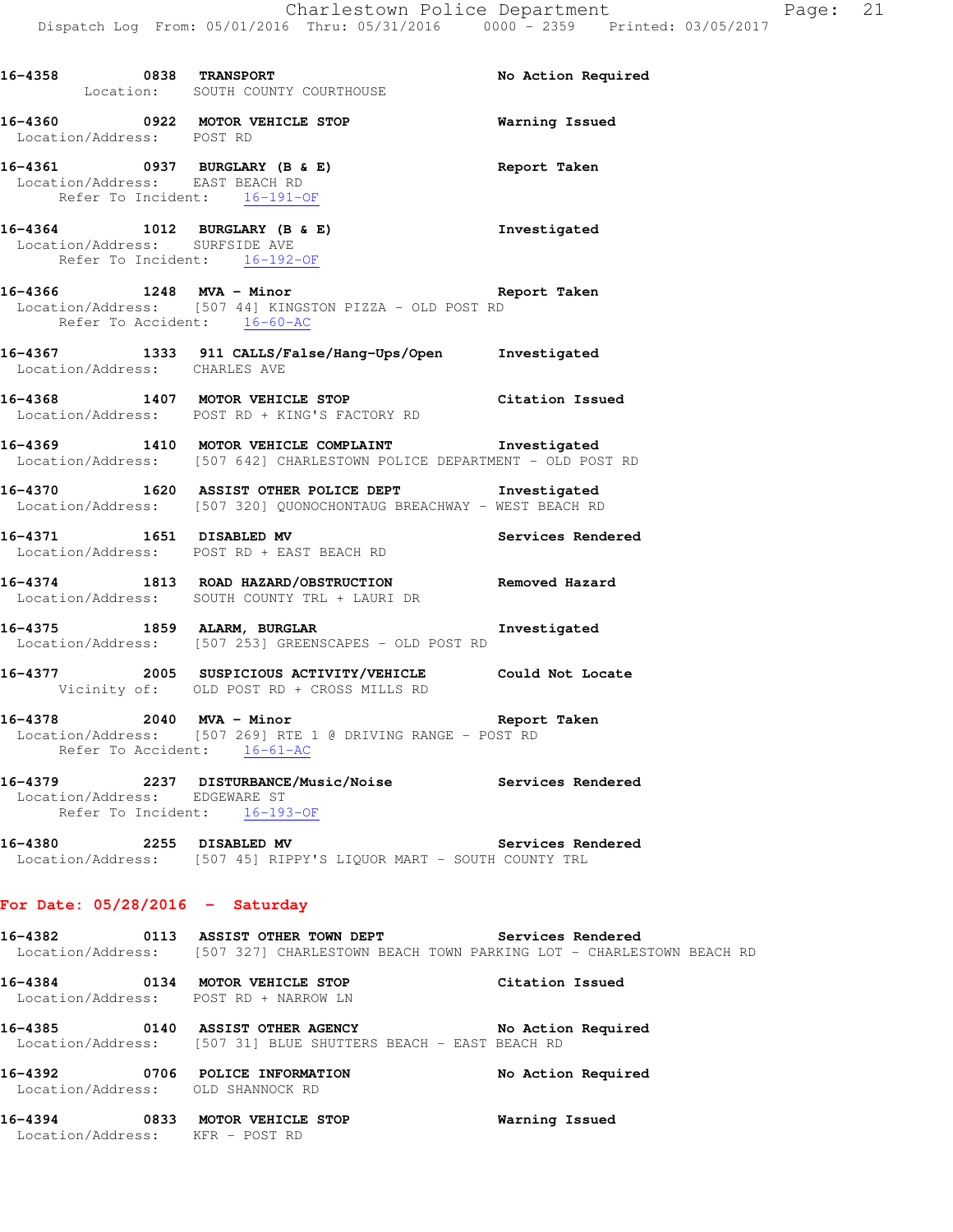**16-4397 0906 TRAFFIC CONTROL Services Rendered**  Location/Address: [507 321] CHARLESTOWN BEACH - CHARLESTOWN BEACH RD **16-4398 0907 TRAFFIC CONTROL Services Rendered**  Location/Address: [507 31] BLUE SHUTTERS BEACH - EAST BEACH RD **16-4399 0932 TRAFFIC CONTROL No Action Required**  Location/Address: WEST BEACH RD

**16-4400 1030 MOTOR VEHICLE STOP No Action Required**  Location/Address: POST RD + NARROW LN

**16-4402 1052 MOTOR VEHICLE STOP Warning Issued**  Location/Address: [507 303] RTE 1 @ SOUTH SHORE MENTAL HEALTH - POST RD

**16-4404 1248 MOTOR VEHICLE STOP Warning Issued**  Location/Address: SOUTH SHORE - POST RD

**16-4405 1250 POLICE INFORMATION Citation Issued**  Location/Address: [507 320] QUONOCHONTAUG BREACHWAY - WEST BEACH RD

**16-4406 1327 PARKING VIOLATIONS Citation Issued**  Location/Address: MIDLAND RD

**16-4407 1505 BOATING - VESSEL VIOLATION Warning Issued**  Location/Address: [507 26] CHARLESTOWN BREACHWAY - CHARLESTOWN BEACH RD

**16-4408 1553 MOTOR VEHICLE STOP Warning Issued**  Location/Address: [507 45] RIPPY'S LIQUOR MART - SOUTH COUNTY TRL

**16-4410 1619 MOTOR VEHICLE COMPLAINT Unfounded**  Location/Address: EAST BEACH RD

**16-4412 1638 PARKING VIOLATIONS Services Rendered**  Location/Address: CHARLESTOWN BEACH RD + ALLEN'S COVE RD

**16-4413 1649 MVA - Minor Investigated**  Location/Address: POST RD + SCHOOLHOUSE POND RD

**16-4414 1650 MVA - Minor Report Taken**  Location/Address: POST RD + KING'S FACTORY RD Refer To Accident: 16-62-AC

16-4415 1716 ALARM, BURGLAR **Building Checked/Secured** Location/Address: CLEARVIEW RD

**16-4416 1756 SUSPICIOUS ACTIVITY/VEHICLE Investigated**  Location/Address: KEITH DR

**16-4418 1849 MOTOR VEHICLE STOP No Action Required**  Location/Address: [507 372] SOUTH SHORE MENTAL HEALTH - OLD POST RD

**16-4419 1941 MOTOR VEHICLE STOP Citation Issued**  Location/Address: [507 262] RTE 1 @ LIQUOR STORE - POST RD

**16-4420 2002 ANIMAL COMPLAINT Services Rendered**  Location/Address: CRESTWOOD LN

**16-4421 2008 MOTOR VEHICLE COMPLAINT Unfounded**  Location/Address: POST RD + WILDFLOWER RD

**16-4422 2018 ASSIST OTHER POLICE DEPT Unfounded**  Location/Address: [507 275] RTE 1 @ WESTERLY LINE - POST RD

**16-4424 2111 ASSIST OTHER POLICE DEPT Unfounded**  Location/Address: [507 284] RTE 91 @ RICHMOND LINE - ALTON CAROLINA RD

**16-4425 2116 PARKING VIOLATIONS No Action Required**  Location/Address: [507 31] BLUE SHUTTERS BEACH - EAST BEACH RD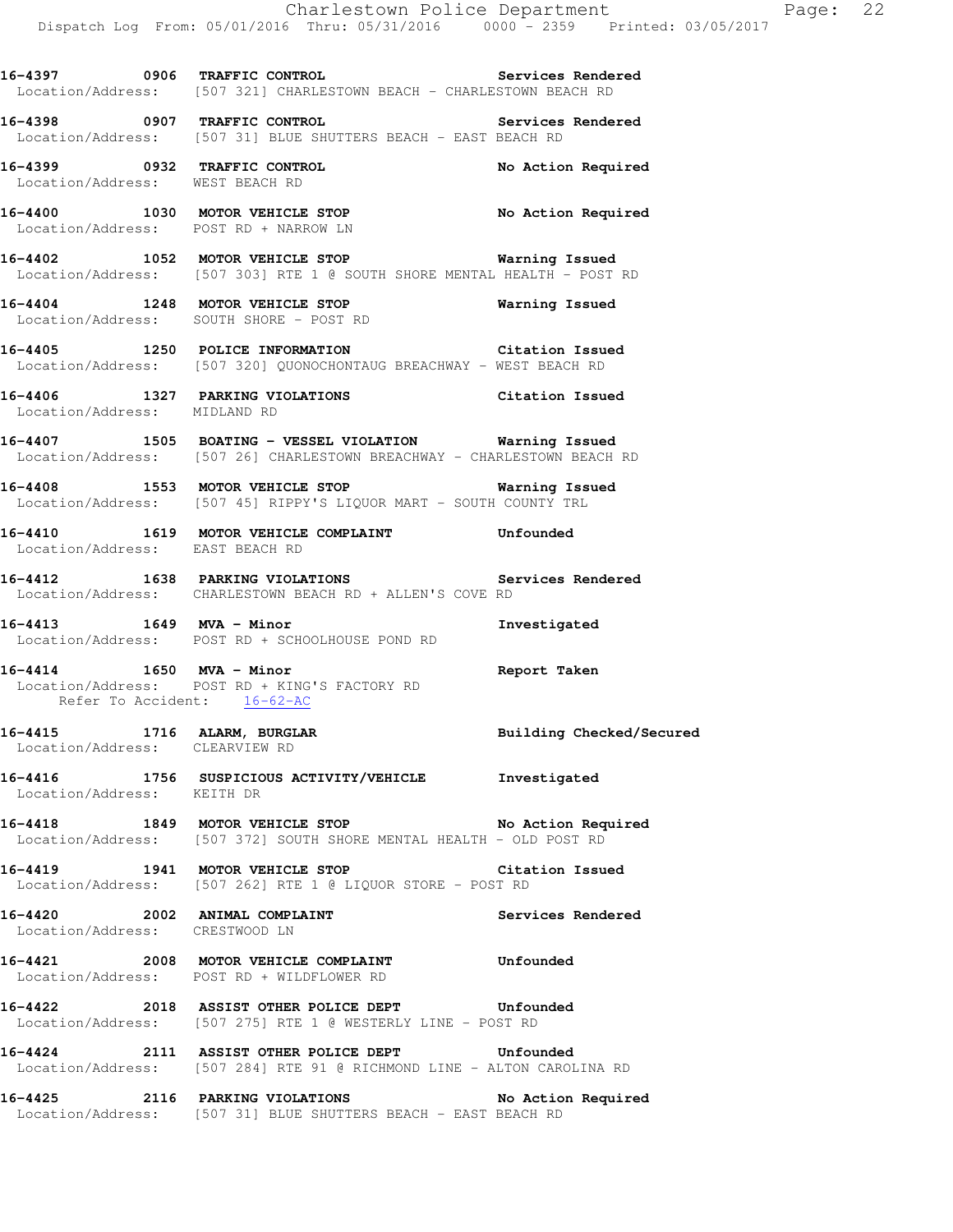| Location/Address: SURFSIDE AVE    | 16-4426 2238 SUSPICIOUS ACTIVITY/VEHICLE No Action Required                                                                                       |                                                                                            |
|-----------------------------------|---------------------------------------------------------------------------------------------------------------------------------------------------|--------------------------------------------------------------------------------------------|
|                                   | 16-4427 2330 DISTURBANCE/Music/Noise Investigated<br>Location/Address: [507 64] RATHSKELLER RESTAURANT - OLD COACH RD                             |                                                                                            |
| For Date: 05/29/2016 - Sunday     |                                                                                                                                                   |                                                                                            |
|                                   | 16-4428 		 0015 ASSIST OTHER TOWN DEPT Services Rendered<br>Location/Address: [507 327] CHARLESTOWN BEACH TOWN PARKING LOT - CHARLESTOWN BEACH RD |                                                                                            |
| Location/Address: MIDLAND RD      | 16-4430 0027 ALARM, FIRE                                                                                                                          | Investigated                                                                               |
|                                   | 16-4435 0526 OFFICER WANTED 10-4435                                                                                                               | Location/Address: [507 21] BURLINGAME STATE PARK - CAMPING AREA - BURLINGAME STATE PARK RD |
|                                   | 16-4436 0528 MOTOR VEHICLE STOP<br>Location/Address: POST RD + HOXSIE AVE                                                                         | Warning Issued                                                                             |
| Location/Address: RICK'S RD       | 16-4440 0907 DOMESTIC/Assault/Diso/Other Investigated<br>Refer To Incident: 16-194-OF                                                             |                                                                                            |
| Location/Address: OLD SHANNOCK RD | 16-4441 0912 POLICE INFORMATION No Action Required                                                                                                |                                                                                            |
|                                   | 16-4442 0956 PSYCHOLOGICAL EMERGENCY Transported to Hospital<br>Location/Address: [507 228] PHIL & ANN'S SUNSET MOTEL - OLD POST RD               |                                                                                            |
| Location/Address: EDGEWARE ST     | 16-4443 1112 ANIMAL COMPLAINT                                                                                                                     | Investigated                                                                               |
| Refer To Accident: 16-63-AC       | -<br>16-4445 1344 MVA - Minor 1988 1999 Report Taken<br>Location/Address: [507 31] BLUE SHUTTERS BEACH - EAST BEACH RD                            |                                                                                            |
|                                   | 16-4446 1419 Boating - Assistance Nervices Rendered<br>Location: [507 341] NINIGRET POND - EAST/POND SHORE                                        |                                                                                            |
|                                   | 16-4448 1615 ANIMAL COMPLAINT<br>Location/Address: NORTH CASTLE WAY                                                                               | Services Rendered                                                                          |
| 16-4450                           | 1637 DISABLED MV<br>Location/Address: POST RD + PROSSER TRL                                                                                       | Services Rendered                                                                          |
|                                   | 16-4453 1810 MOTOR VEHICLE COMPLAINT<br>Location/Address: [507 88] EAST WEST MARKET - POST RD                                                     | Investigated                                                                               |
| Location/Address: WHIPPLE DR      | 16-4454 1816 DISTURBANCE/Music/Noise                                                                                                              | Investigated                                                                               |
| Location/Address: POST RD         | 16-4455 1819 MOTOR VEHICLE COMPLAINT                                                                                                              | No Action Required                                                                         |
|                                   | 16-4456 1838 FOLLOW-UP INVESTIGATION<br>Location/Address: [507 404] SOUTH COUNTY TRL                                                              | Investigated                                                                               |
|                                   | 16-4457 1920 SUSPICIOUS ACTIVITY/VEHICLE Taken/Refered to Other A<br>Location/Address: [507 318] EAST BEACH STATE PARKING LOT - EAST BEACH RD     |                                                                                            |
|                                   | 16-4458 1939 MOTOR VEHICLE COMPLAINT<br>Location/Address: POST RD + WILDFLOWER RD                                                                 | Could Not Locate                                                                           |
|                                   | 16-4459 2010 ASSIST OTHER POLICE DEPT Unfounded<br>Location/Address: [507 275] RTE 1 @ WESTERLY LINE - POST RD                                    |                                                                                            |
| 16-4460                           | 2051 ANIMAL COMPLAINT<br>Location/Address: OLD COACH RD + SAND HILL RD                                                                            | Investigated                                                                               |

Charlestown Police Department Page: 23

Dispatch Log From: 05/01/2016 Thru: 05/31/2016 0000 - 2359 Printed: 03/05/2017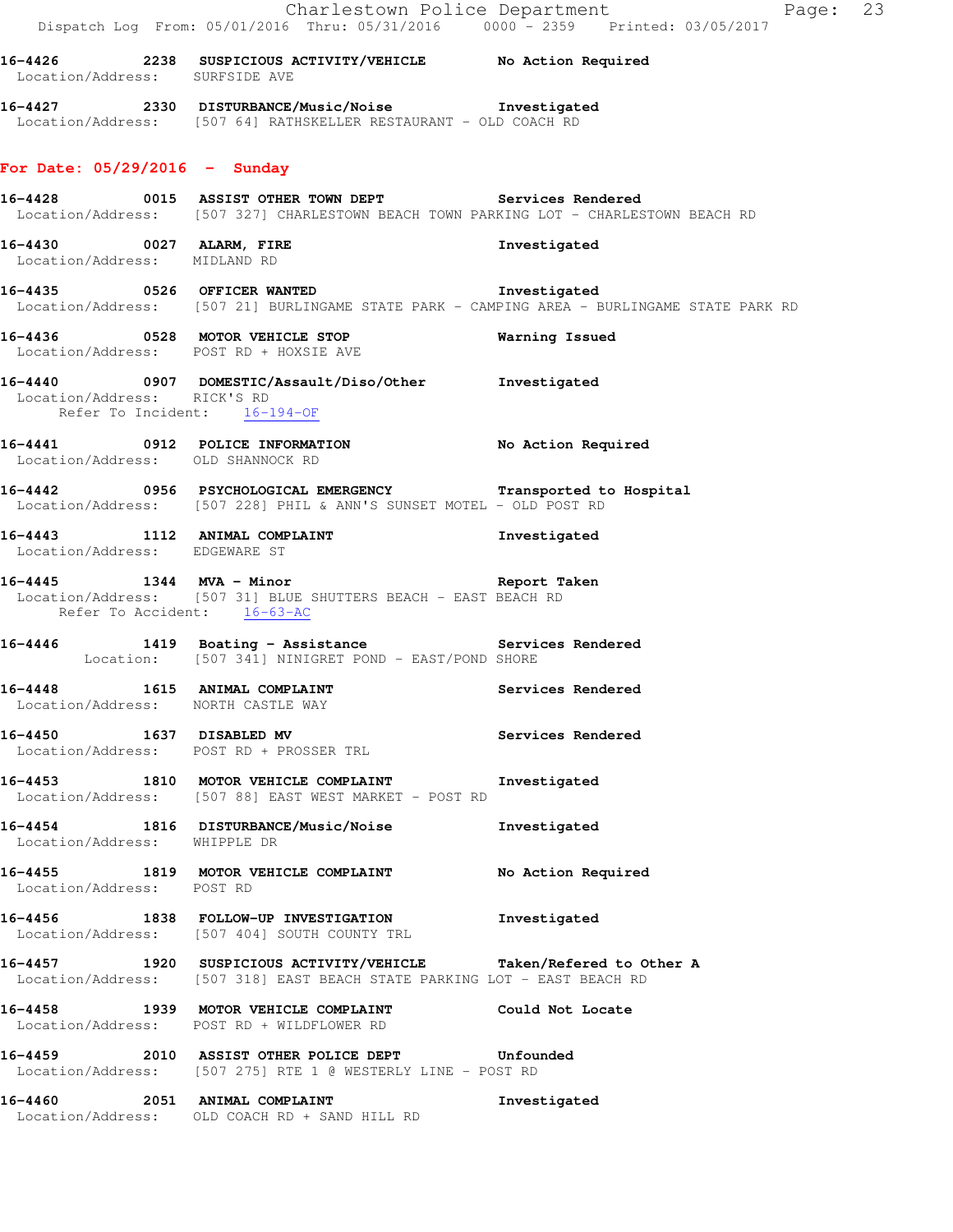|                                   | Dispatch Log From: 05/01/2016 Thru: 05/31/2016 0000 <sup>-</sup> 2359 Printed: 03/05/2017                                                                                | Charlestown Police Department<br>Page: 24 |  |
|-----------------------------------|--------------------------------------------------------------------------------------------------------------------------------------------------------------------------|-------------------------------------------|--|
|                                   | 16-4461 2114 MOTOR VEHICLE COMPLAINT Unfounded<br>Location/Address: [507 270] RTE 1 @ BURLINGAME - POST RD                                                               |                                           |  |
|                                   | 16-4462 2138 ASSIST OTHER TOWN DEPT Services Rendered<br>Location/Address: [507 321] CHARLESTOWN BEACH - CHARLESTOWN BEACH RD                                            |                                           |  |
|                                   | 16-4463 2347 ASSIST OTHER TOWN DEPT Services Rendered Location/Address: [507 31] BLUE SHUTTERS BEACH - EAST BEACH RD                                                     |                                           |  |
| For Date: $05/30/2016$ - Monday   |                                                                                                                                                                          |                                           |  |
|                                   | 16-4466 0147 MVA - Minor<br>Location/Address: SHUMANKANUC HILL RD<br>Refer To Accident: 16-64-AC                                                                         | Investigated                              |  |
| Location/Address: BURDICKVILLE RD | 16-4467 0224 TRANSPORT                                                                                                                                                   | Services Rendered                         |  |
|                                   | 16-4474 0706 POWER OUTAGE/FAILURE                                                                                                                                        | No Action Required                        |  |
| Location/Address: POST RD         | 16-4480 1001 ALARM, BURGLAR                                                                                                                                              | Building Checked/Secured                  |  |
|                                   | 16-4481 1015 ROAD HAZARD/OBSTRUCTION Unfounded<br>Location/Address: POST RD + SOUTH COUNTY TRL                                                                           |                                           |  |
| Refer To Arrest: 16-58-AR         | 16-4482 1043 DOMESTIC/Assault/Diso/Other Arrest(s) Made<br>Location/Address: [507 21] BURLINGAME STATE PARK - CAMPING AREA - BURLINGAME STATE PARK RD<br>Arrest Expunged |                                           |  |
| Refer To Incident: 16-195-OF      | 16-4483 1242 LARCENY<br>Location/Address: [507 254] GALAPAGOS COLLECTION - OLD POST RD                                                                                   | Report Taken                              |  |
|                                   | 16-4484 1346 ASSIST OTHER TOWN DEPT Transported to Hospital<br>Location/Address: [507 642] CHARLESTOWN POLICE DEPARTMENT - OLD POST RD                                   |                                           |  |
|                                   | 16-4486 1530 MOTOR VEHICLE COMPLAINT Unfounded<br>Location/Address: [507 279] RTE 2 @ CHARLESTOWN TOWN HALL - SOUTH COUNTY TRL                                           |                                           |  |
|                                   | 16-4488 1549 MOTOR VEHICLE STOP 6 Warning Issued<br>Location/Address: [507 269] RTE 1 @ DRIVING RANGE - POST RD                                                          |                                           |  |
|                                   | 16-4489 1602 MOTOR VEHICLE STOP 6 Warning Issued<br>Location/Address: POST RD + SOUTH COUNTY TRL                                                                         |                                           |  |
|                                   | 16-4490 1610 MOTOR VEHICLE STOP 60 Warning Issued<br>Location/Address: OLD POST RD + FORT NINIGRET RD                                                                    |                                           |  |
|                                   | 16-4491 1635 ALARM, CO DETECTOR No Action Required<br>Location/Address: INDIAN CEDAR DR                                                                                  |                                           |  |
|                                   | 16-4493 1701 MOTOR VEHICLE COMPLAINT Unfounded<br>Location/Address: [507 72] CUMBERLAND FARMS - OLD POST RD                                                              |                                           |  |
|                                   | 16-4494 1706 FIRE, OTHER Taken/Refered to Other A<br>Location/Address: [507 320] QUONOCHONTAUG BREACHWAY - WEST BEACH RD                                                 |                                           |  |
|                                   | 16-4495 1714 MOTOR VEHICLE STOP No Action Required<br>Location/Address: [507 260] RTE 1 @ GENERAL STANTON - POST RD                                                      |                                           |  |
|                                   | 16-4496 1746 ALARM, BURGLAR 1999 2001 Could Not Locate<br>Location/Address: CHARLESTOWN BEACH RD                                                                         |                                           |  |
|                                   | 16-4501 2134 MOTOR VEHICLE STOP Warning Issued<br>Location/Address: [507 362] RTE 2 @ SUNOCO - SOUTH COUNTY TRL                                                          |                                           |  |
|                                   | 16-4502 2140 MOTOR VEHICLE STOP<br>Location/Address: POST RD + PROSSER TRL                                                                                               | Warning Issued                            |  |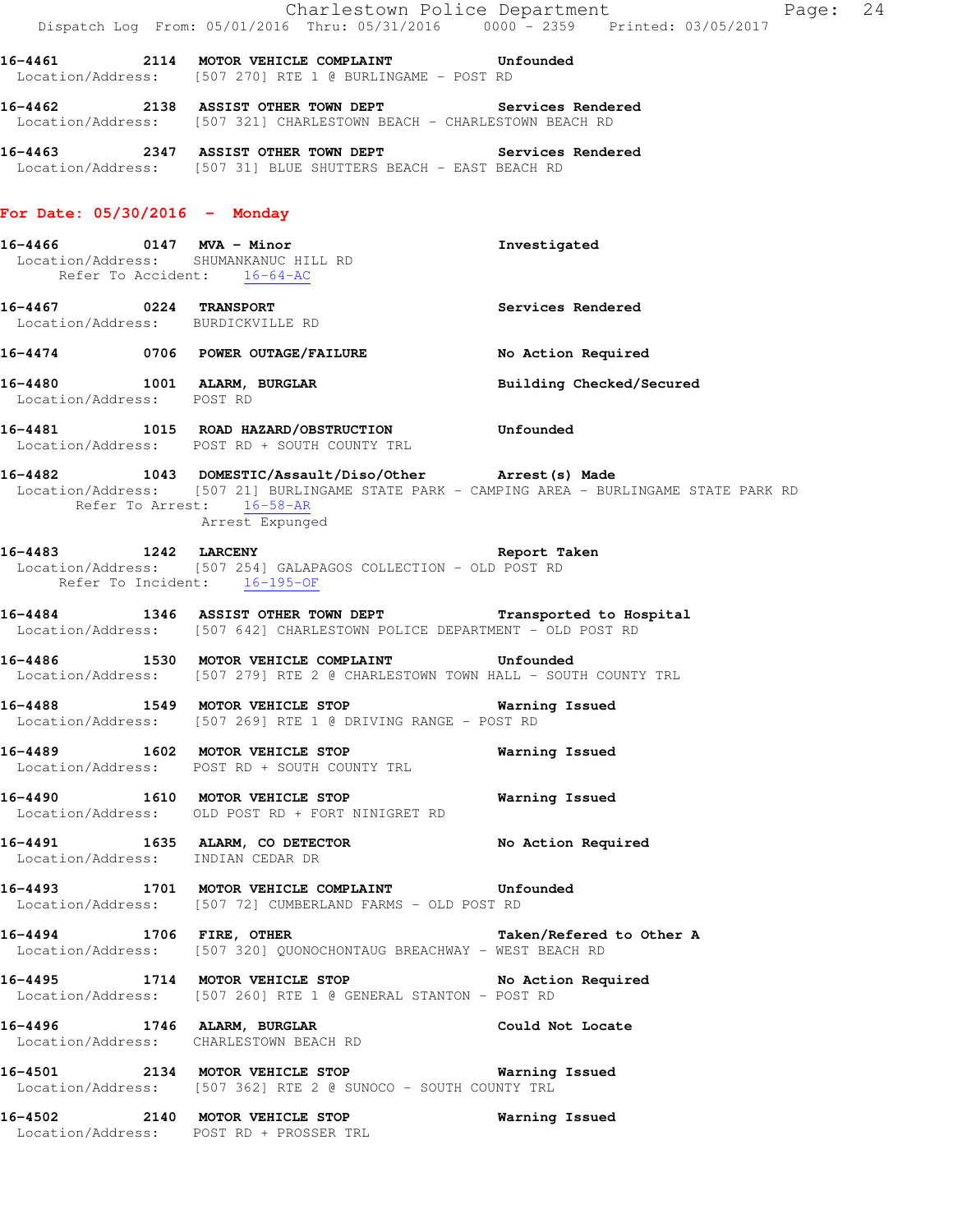**16-4503 2237 DISABLED MV Services Rendered** 

|                                                         | Location/Address: POST RD + WILDFLOWER RD                                                                                                                                                                                                                           |                          |
|---------------------------------------------------------|---------------------------------------------------------------------------------------------------------------------------------------------------------------------------------------------------------------------------------------------------------------------|--------------------------|
|                                                         | 16-4504 2303 OFFICER WANTED<br>Location/Address: [507 72] CUMBERLAND FARMS - OLD POST RD                                                                                                                                                                            | Services Rendered        |
| For Date: $05/31/2016$ - Tuesday                        |                                                                                                                                                                                                                                                                     |                          |
|                                                         | 16-4507 6201 ASSIST OTHER TOWN DEPT Services Rendered<br>Location/Address: [507 31] BLUE SHUTTERS BEACH - EAST BEACH RD                                                                                                                                             |                          |
|                                                         | 16-4511 6301 ASSIST OTHER TOWN DEPT Services Rendered<br>Location/Address: [507 327] CHARLESTOWN BEACH TOWN PARKING LOT - CHARLESTOWN BEACH RD                                                                                                                      |                          |
|                                                         | 16-4514 0512 MOTOR VEHICLE STOP<br>Location/Address: POST RD + PROSSER TRL<br>Refer To Arrest: 16-59-AR                                                                                                                                                             | Arrest (s) Made          |
|                                                         | Arrest: JORDAN, PAUL<br>Address: 120 NORTH RD SOUTH KINGSTOWN, RI<br>47                                                                                                                                                                                             |                          |
| Age:                                                    | Charges: DRIVING AFTER DENIAL, SUS/REVOCATION-LICENSE                                                                                                                                                                                                               |                          |
|                                                         | 16-4515 0532 MOTOR VEHICLE STOP<br>Location/Address: GIFT BARN - POST RD                                                                                                                                                                                            | <b>Warning Issued</b>    |
|                                                         | 16-4516 0545 MOTOR VEHICLE STOP<br>Location/Address: POST RD + FALCONE LN                                                                                                                                                                                           | <b>Warning Issued</b>    |
| Location/Address: LAGOON AVE                            | 16-4517 0700 ALARM, BURGLAR                                                                                                                                                                                                                                         | Building Checked/Secured |
|                                                         | 16-4518 0736 VANDALISM<br>Location: [507 883] QUONOCHONTAUG EAST BEACH ASSOCIATION (QEBA)                                                                                                                                                                           | No Action Required       |
|                                                         | 16-4520 0840 ASSIST OTHER AGENCY Services Rendered<br>Location/Address: POLE # 22 - OLD SHANNOCK RD                                                                                                                                                                 |                          |
| 16-4521 0930 MVA - Minor<br>Refer To Accident: 16-65-AC | Location/Address: POST RD + FALCONE LN                                                                                                                                                                                                                              | Report Taken             |
| Location/Address: LAND HARBOR DR                        | 16-4522 1006 FOLLOW-UP INVESTIGATION No Action Required                                                                                                                                                                                                             |                          |
| Location/Address: ALTON CAROLINA RD                     | 16-4523 1220 SUSPICIOUS ACTIVITY/VEHICLE Investigated                                                                                                                                                                                                               |                          |
|                                                         | 16-4526 1239 MOTOR VEHICLE STOP<br>Location/Address: EAST BEACH RD + PARADISE LN                                                                                                                                                                                    | Warning Issued           |
|                                                         | 16-4527 1310 MOTOR VEHICLE STOP<br>Location/Address: SOUTH COUNTY TRL + SHANNOCK RD                                                                                                                                                                                 | Citation Issued          |
|                                                         | 16-4530 1641 MOTOR VEHICLE STOP<br>Vicinity of: [507 36] CHARLESTOWN MINI-SUPER - OLD POST RD<br>Refer To Summons: 16-60-AR<br>Summons: MURRAY, STEPHAN<br>Address: 1150 MOORRESFILED RD SOUTH KINGSTOWN, RI<br>Age: 35<br>Charges: DRIVING WITHOUT/EXPIRED LICENSE | Arrest(s) Made           |
| 16-4531<br>Location/Address: AUBURN DR                  | 1830 LOST/STOLEN LICENSE PLATES Report Taken<br>Refer To Incident: 16-197-OF                                                                                                                                                                                        |                          |
|                                                         | 16-4535 2107 MOTOR VEHICLE STOP<br>Vicinity of: [507 1] CHARLESTOWN TOWN HALL - SOUTH COUNTY TRL                                                                                                                                                                    | Warning Issued           |

**16-4536 2118 FOLLOW-UP INVESTIGATION Services Rendered**